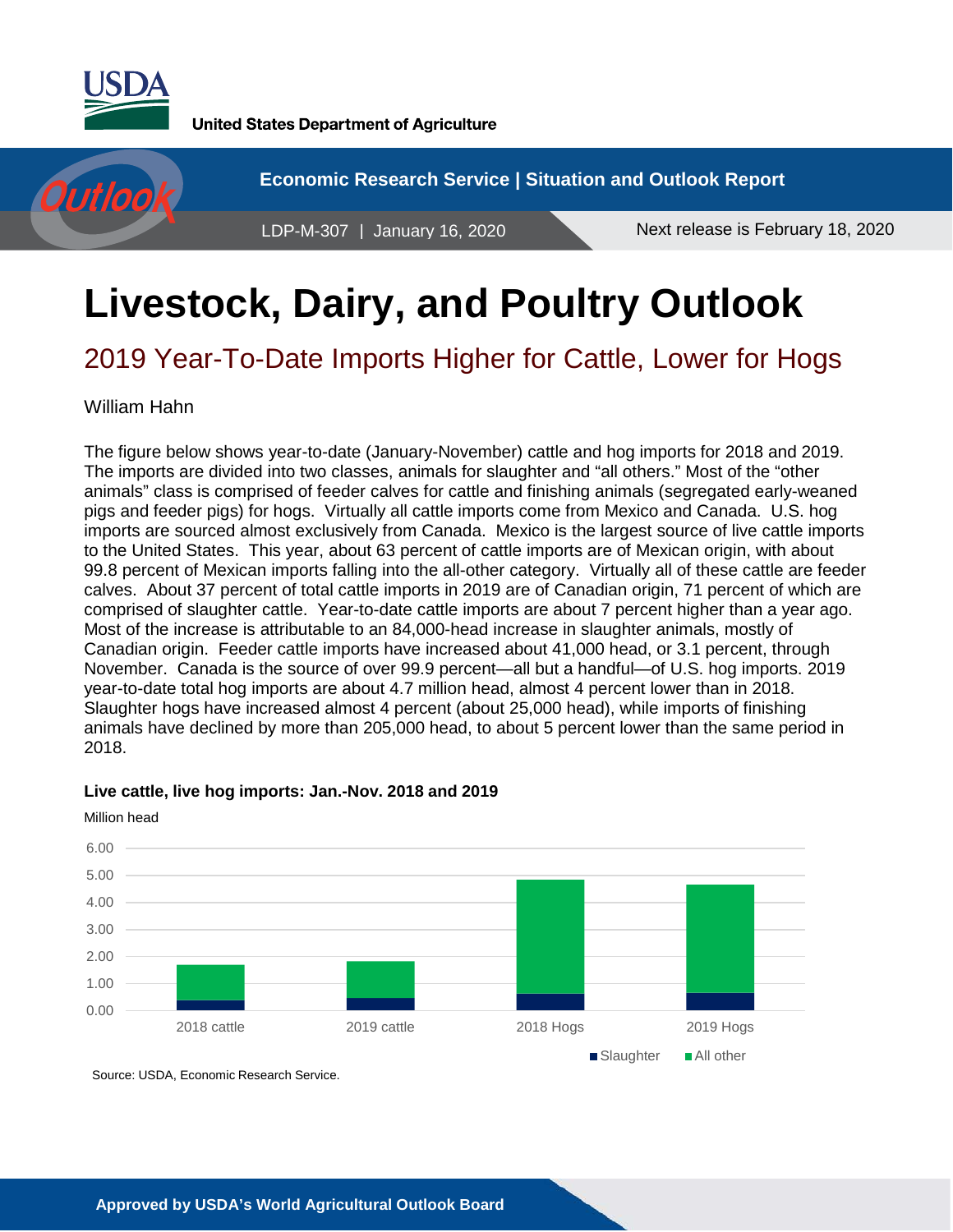**Beef/Cattle:** Beef production in 2019 was revised slightly higher on pace of slaughter. However, 2020 production was reduced on lower expected carcass weights, despite slightly more marketings. Cattle prices were raised, reflecting price strength in the first part of the year. The 2019 beef import forecast was increased on recent trade data, while the 2019 beef export forecast was reduced to reflect a slower export pace at the end of the year. The forecasts for 2020 beef trade remain unchanged from last month.

**Dairy:** Based upon recent weak growth in milk production per cow, the 2020 annual forecast for milk production has been lowered 0.4 billion pounds to 222.0 billion pounds. Export forecasts for 2020 have been raised due to higher expected exports of NDM and cheese. Price forecasts for butter, dry whey, and Cheddar cheese have been lowered for 2020, but the price forecast for NDM has been raised. The all-milk price forecast for 2020 is \$19.25 per hundredweight, \$0.15 lower than last month's forecast.

**Pork/Hogs:** Data from the December *Quarterly Hogs and Pigs* report, coupled with expected growth of litter rates point to U.S. pork production of about 29 billion pounds in 2020, almost 4 percent higher than last year. Hog prices in 2020 are expected to average \$54.50 per cwt, about 14 percent higher than prices last year, reflecting strong processor demand for hogs, continued solid domestic pork demand, and U.S. pork exports growth of about 13 percent above volumes shipped in 2019.

**Poultry/Eggs:** The 2020 broiler production forecast was revised up on expectations for a larger breeder flock. This increased supply is expected to put downward pressure on prices—the basis for lowering the price forecast. The ending stocks forecast was increased on high November inventories, as well as anticipated higher production. The fourth-quarter export forecast was increased and import forecast decreased on latest trade data. The table egg production forecast was increased on higherthan-expected productivity, as well as expectations for a larger breeder flock. An increased supply will likely pressure prices, which was the basis for lowering the 2020 price forecast. The fourth-quarter egg export forecast was increased due to higher-than-expected November trade. The 2020 turkey production forecast was lowered on hatchery data, while tightening supplies were the basis for lowering ending stocks as well as increasing turkey prices. The turkey export forecast was increased on strong exports to Central America and Hong Kong, while the import forecast was lowered on fewer shipments from Chile.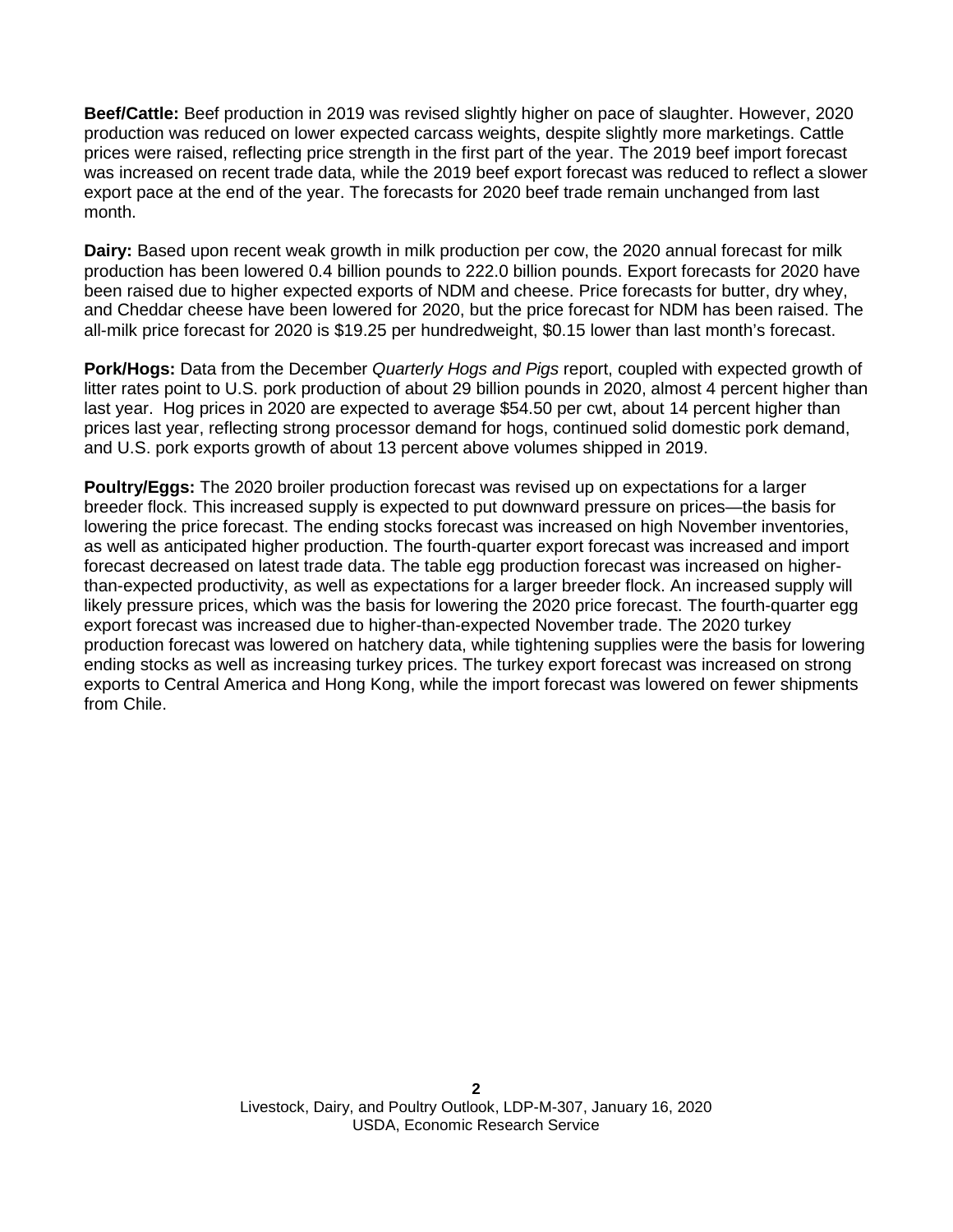# **Beef/Cattle**

### Russell Knight and Christopher Davis

# Pace of Slaughter Stays Strong in Fourth-Quarter 2019

The 2019 fourth-quarter beef production forecast was adjusted higher by 15 million pounds from last month to 7.0 billion pounds, which raised the forecast for annual production to 27.2 billion pounds. The increase was based on a faster-than-expected pace of nonfed cattle slaughter in December, in particular beef cow slaughter. Since the third quarter, beef cow slaughter has increased sharply. Based on the AMS reports of *Actual Slaughter Under Federal Inspection* for the first 4 weeks of December, the year-over-year change in federally inspected slaughter of beef cows ranged from 13 to 25 percent higher. The increase in nonfed cattle slaughter more than offset a decline in expected fed cattle slaughter in December. Based on the NASS *Livestock Slaughter* report for November, the pace of beef cow slaughter was considerably above year-earlier levels. Since the week ending November 15, prices for live cutter cows<sup>[1](#page-2-0)</sup> have remained more than 10 percent above prices for the same period a year ago. This, coupled with tight forage supplies for some producers, has likely encouraged higher culling rates.

The National Agricultural Statistics Service (NASS) *Cattle on Feed* report for December estimated 2.1 million head of cattle were placed in feedlots in November 2019. This was larger than expected and will likely generate greater expected cattle marketings and beef production in second-quarter 2020. However, because those calves were likely placed in feedlots rather than remaining on winter wheat pastures as expected, the placement forecast for first-half 2020 was reduced. As a result, fewer fed cattle marketings are anticipated in second-half 2020, contributing to less expected beef production during that time. Further, increases in cattle dressed weights are anticipated to be slower in 2020. Respectively, the forecast for 2020 beef production was lowered by 75 million pounds from last month to 27.4 billion pounds. NASS will release the semi-annual *Cattle* report on January 31, which will provide estimates of heifers held for breeding and an insight into the number of cattle that might be available for placement during 2020.

# Strong Cattle Prices Transition Into New Year

On January 6, the Oklahoma City National stockyards sales of feeder steers weighing 750 to 800 pounds were reported at \$146.95 per hundredweight (cwt), about \$0.50 above a month earlier. Based on this recent price data and fewer expected cattle overwintering on pasture, the price forecast for firstquarter 2020 feeder steers was raised by \$4 to \$144.00 per cwt. The second-quarter 2020 price forecast was raised \$2 to \$144.00. The fourth-quarter 2020 price forecast was raised by \$1 to \$145.00 per cwt on expected feedlot demand. The 2020 annual price forecast for feeder steers was raised by \$2 to \$145.00 per cwt.

Wholesale beef prices are below year-ago levels, but packers continue to pay slightly higher prices than a year ago to bid cattle out of the feedlots despite weaker margins. This strength was carried into first-quarter 2020, and that price forecast was raised by \$3 to \$125.00 per cwt. However, larger

<span id="page-2-0"></span> <sup>1</sup> Live prices are converted from prices for cutter cow carcasses that are expected to yield 90 percent lean meat and weigh 500 pounds and more. The carcass prices are converted to live weight using a conversion factor of 0.495.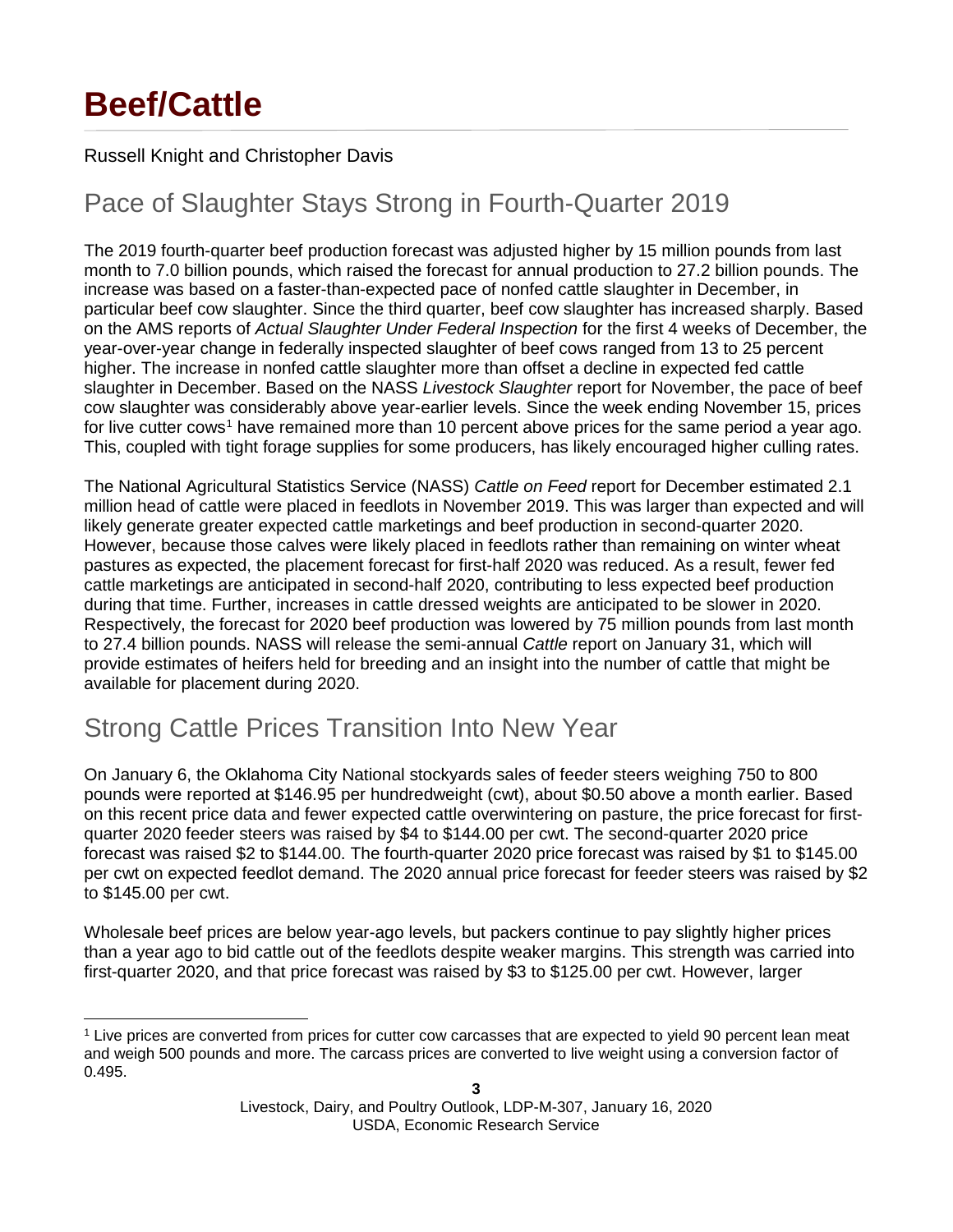numbers of cattle are expected to be available for marketing during the second quarter, which is expected to moderate prices. The 2020 average price for fed steers is forecast at \$117.50 per cwt.

# Beef Imports Continue To Climb in November

U.S. beef imports in November were 242 million pounds, up almost 25 million pounds from a year earlier. There were sizeable increases in beef imports from Canada (+7.8 million pounds), Mexico (+4.9 million pounds), Brazil (+4.9 million pounds), Uruguay (+3.1 million pounds), and Australia (+1.9 million pounds). The largest volume increase in beef imports came from Nicaragua (+8.2 million pounds). New Zealand was the only major beef supplier from whom less beef (-7.5 million pounds) was imported in November than a year earlier. The drop in U.S. imports may reflect, in part, the increased competition with Asia for animal protein.

The fourth-quarter forecast was raised to 715 million pounds, due to strong beef imports in November and in anticipation of continued strength in December. No change was made to the 2020 forecast.

### Lower Beef Shipments to Major Destinations

In November, beef exports totaled 245 million pounds, 21 million pounds below the November 2018 total. The U.S. major beef export destinations are Japan, Mexico, South Korea, Canada, and Hong Kong. U.S. beef shipments to Japan were 9.9 million pounds lower than they were last November. Reductions in U.S. beef exports also were seen in Mexico (-6.3 million pounds), South Korea (-2.5 million pounds), Canada (-3.7 million pounds), Vietnam (-1.8 million pounds), and the Philippines (-1.5 million pounds). The silver lining in November's beef export report was the moderate increases in shipments to Hong Kong and Taiwan.

The U.S. beef export forecast for the fourth quarter of 2019 was revised down to 750, as competition with competitively priced beef in the global market is expected to result in lower exports at the end of the year. The 2020 beef export forecast is unchanged.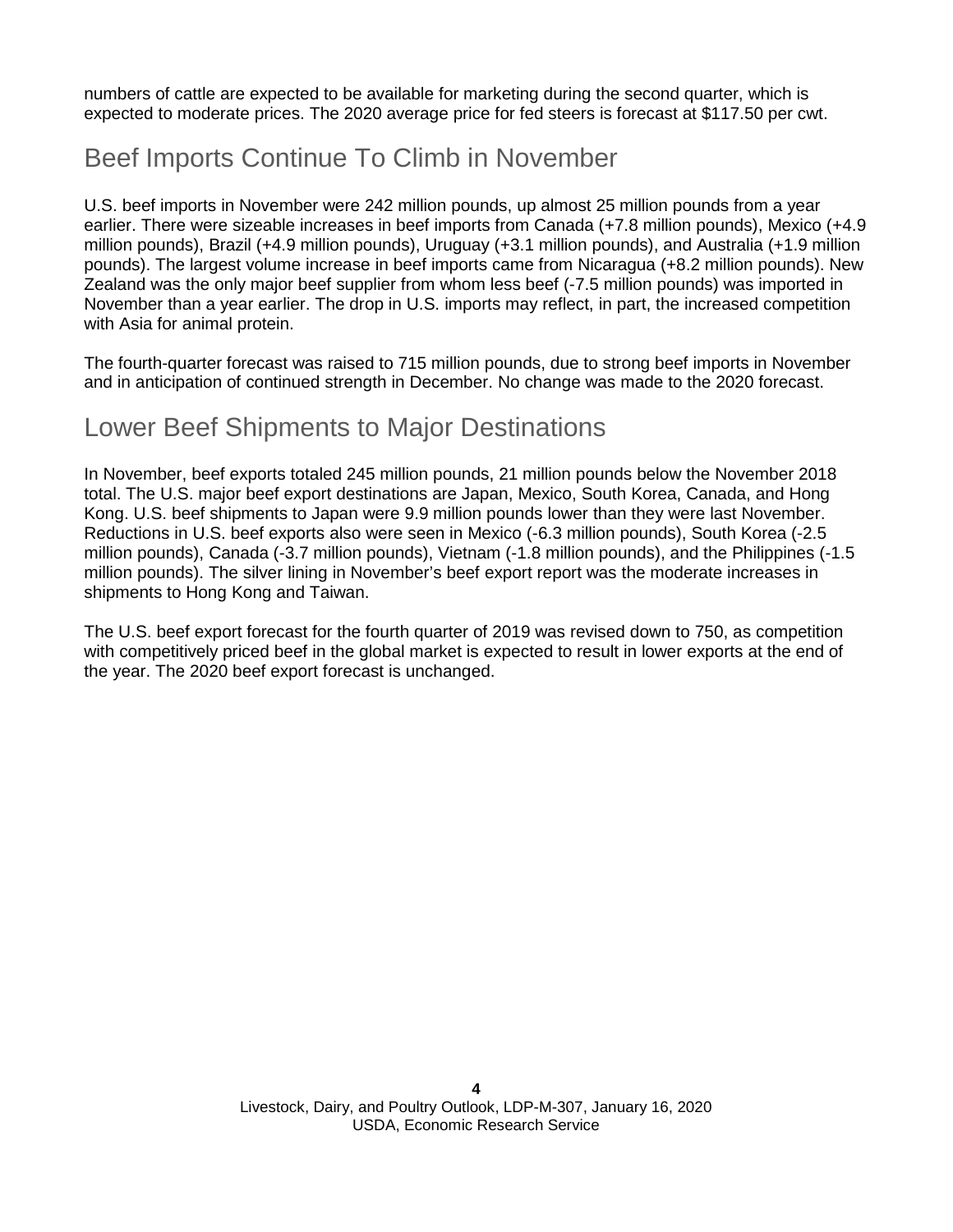# **Dairy**

### Jerry Cessna

# Recent Developments in Dairy Markets

Price directions, as reported in the USDA *National Dairy Product Sales Report* (NDPSR), were mixed from the week ending December 7 to the week ending January 4. Prices for nonfat dry milk (NDM) and dry whey increased to \$1.2355 (+2.9 cents) and \$0.3333 (+1.5 cents) per pound, respectively, while the price for butter fell to \$1.9815 (-2.8 cents). The price for 40-pound blocks of Cheddar cheese fell 5 cents to \$1.8879 per pound, and the price for 500-pound barrels of Cheddar cheese (adjusted to 38 percent moisture) fell to \$1.7511, a decline of 49.2 cents.

### **Dairy wholesale product prices (dollars per pound)**

|                                | For the week ending |        |           |
|--------------------------------|---------------------|--------|-----------|
|                                | Dec. 7              | Jan. 4 | Change    |
| <b>Butter</b>                  | 2.0094              | 1.9815 | $-0.0279$ |
| Cheddar cheese                 |                     |        |           |
| 40-pound blocks                | 1.9384              | 1.8879 | $-0.0505$ |
| 500-pound barrels <sup>1</sup> | 2.2434              | 1.7511 | $-0.4923$ |
| Nonfat dry milk                | 1.2061              | 1.2355 | 0.0294    |
| Dry whey                       | 0.3183              | 0.3333 | 0.0150    |

<sup>1</sup> Adjusted to 38-percent moisture.

Source: USDA, Agricultural Marketing Service, *National Dairy Products Sales Report*.

On the Chicago Mercantile Exchange (CME), average prices for Cheddar cheese 40-pound blocks and 500-pound barrels were \$1.8595 and \$1.5810 per pound, respectively, for the trading week ending January 10. The average CME butter price for the same week was \$1.8955 per pound.

USDA National Agricultural Statistics Service (NASS) estimated November U.S. milk production at 17.440 billion pounds, 0.5 percent higher than November 2018. The estimate for the average size of the milking herd for November is 9.331 million head, unchanged from the latest October estimate. Average daily milk per cow was 62.3 pounds per day in November, only 0.8 percent higher than November 2018 but 0.1 percent lower than October. This was the first time since 2004 that average daily milk per cow declined from October to November.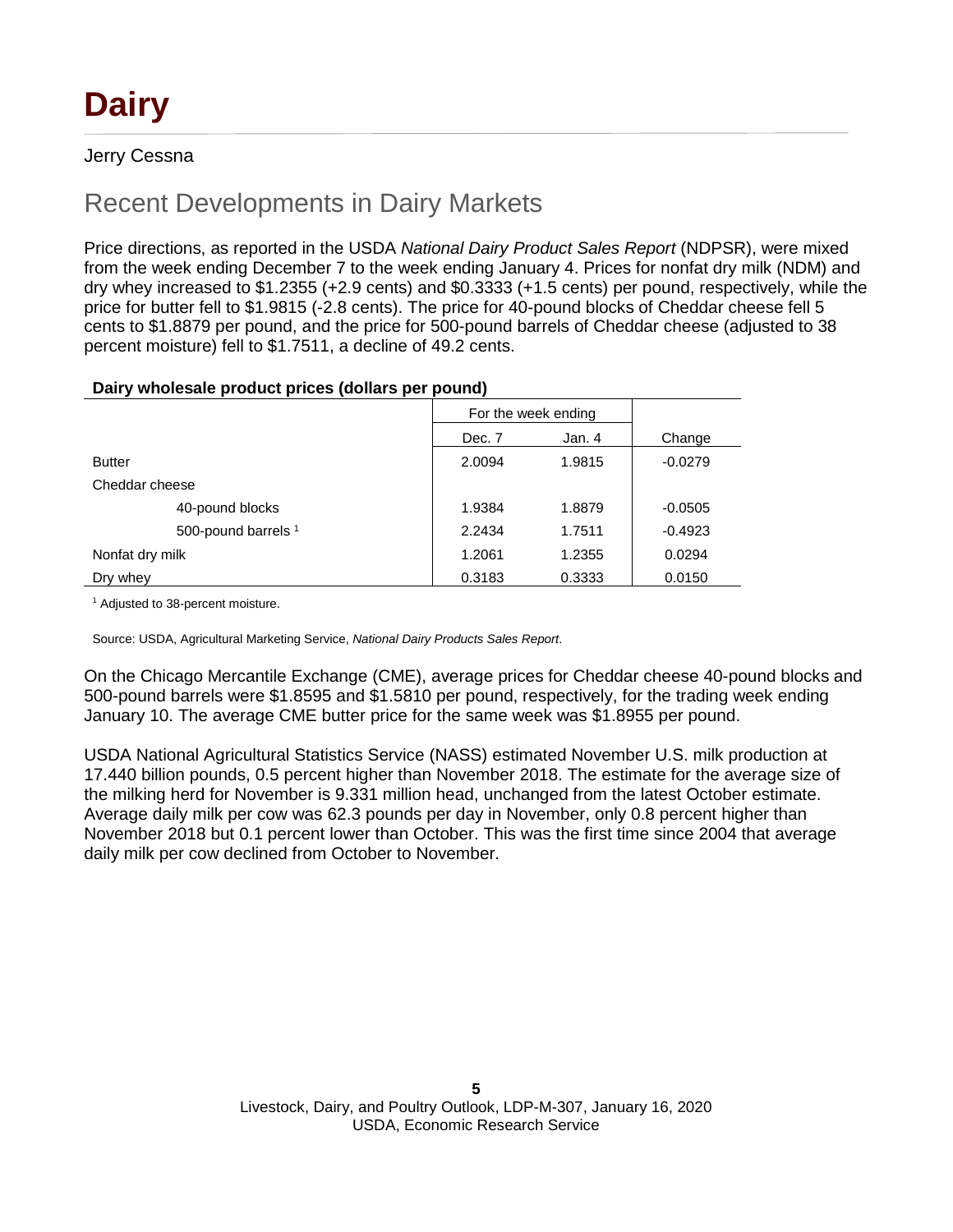#### **Milk production per cow**



In November, dairy exports on a milk-fat milk-equivalent basis totaled 699 million pounds, 1 million lower than October and 118 million lower than November 2018. November exports on a skim-solids milk-equivalent basis were 3.670 billion pounds, 28 million higher than October and 554 million higher than November 2018. Notably, exports of nonfat dry milk/skim milk powder (NDM/SMP) were 148.6 million pounds in November, 7.3 million lower than October but 42.7 million higher than November 2018. Although November exports of NDM/SMP to Mexico were below November 2018, NDM/SMP exports increased for most countries, with the largest year-over-year gains in exports to Southeast Asia. Exports of cheese totaled 62.7 million pounds in November, 0.1 million higher than October and 4.3 million higher than November 2018.

In November, exports of whey products (dry whey, whey protein concentrate (WPC), and modified whey) totaled 74.1 million pounds, 8.1 million above October but 8.1 million below November 2018. Exports of dry whey and WPC to China continue to be constrained by retaliatory tariffs. U.S. exports of whey products to China in November totaled 21.7 million pounds, 8.5 million higher than October but 7.4 million below November 2018. Almost two-thirds of the increase in whey product exports to China from October to November was for modified whey, a product category not subject to retaliatory tariffs. Most exported modified whey is whey permeate, a product often used for animal feed.

In November, dairy imports declined both year over year and month over month. On a milk-fat basis, dairy imports totaled 504 million pounds, 170 million less than October and 27 million less than November 2018. On a skim-solids basis, November dairy imports were 484 million pounds, 1 million less than October and 18 million less than November 2018. Butter imports were 4.4 million pounds in November, 3.1 million less than October and 2.9 million less than November 2018. November cheese imports totaled 26.3 million pounds, 8.8 million less than October and 3.8 million below November 2018.

On a milk-fat basis, November ending stocks were 13.495 billion pounds, 180 million pounds higher than November 2018. On a skim-solids basis, November ending stocks were 10.076 billion pounds, 345 million lower than November 2018. Notably, manufacturers' stocks of NDM totaled 223.1 million pounds for the end of November, 66.1 million less than November 2018. For the 3 months from September through November 2019, domestic use on a milk-fat basis was 1.6 percent higher than the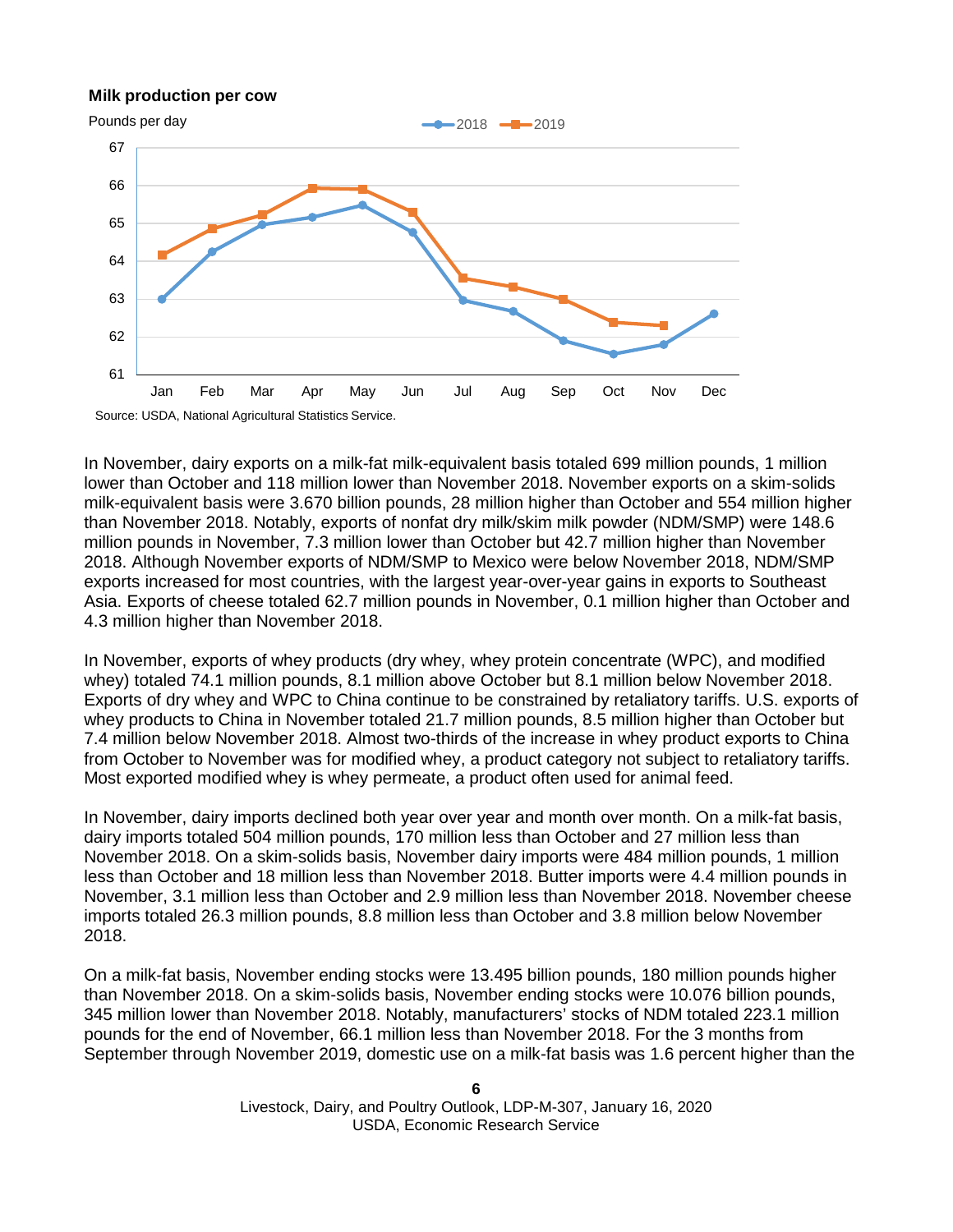same 3 months of 2018. On a skim-solids basis, domestic use for the 3 months from September through November 2019 was about the same as for September through November 2018.

### Borden Dairy Initiates Chapter 11 Bankruptcy Reorganization

On January 5, 2020, Borden Dairy initiated Chapter 11 bankruptcy reorganization proceedings. Borden Dairy produces fluid milk products, cream, buttermilk, dips, sour cream, and other products. The company had sales of \$1.1 billion in 2018 and is owned by Acon Investments, LLC.

### Outlook for Feed Prices

The 2019/20 corn price forecast is unchanged from last month at \$3.85 per bushel. The soybean meal forecast for 2019/20 is \$305 per short ton, \$5 lower than last month's forecast. The November alfalfa hay price was \$173 per short ton, \$6 lower than October but the same as November 2018. The 5-State weighted-average price for premium alfalfa hay in November was \$209 per short ton, \$4 higher than the October price. For more information, see *Feed Outlook*, published by USDA, Economic Research Service.

### Dairy Estimates for 2019

Although 2019 is over, fourth-quarter and annual supply and use numbers in this report reflect interagency committee expectations because data for December are not yet available. Based on cow numbers in November, the fourth-quarter estimate for the size of the milking herd has been increased to 9.330 million head, 5 thousand higher than last month's forecast. The fourth-quarter expectation for milk per cow has been lowered 40 pounds to 5,765 pounds for the fourth quarter, as November milk per cow was significantly lower than expected. With these changes, expected fourth-quarter 2019 milk production is 53.8 billion pounds, 0.3 billion pounds lower than the last month's forecast. For the year, milk production is expected to be 218.3 billion pounds.

The estimate for imports on a milk-fat basis for the fourth quarter of 2019 has been lowered 0.1 billion pounds to 1.8 billion due to lower expected imports of butter and cheese. Imports on a skim-solids basis are estimated at 1.5 billion pounds for the fourth quarter, unchanged from last month. The estimate for 2019 fourth-quarter exports on a milk-fat basis has been raised 0.1 billion pounds to 2.1 billion pounds, based mostly on strength of cheese exports in November. The expectation for exports on a skim-solids basis has been raised 0.4 billion pounds to 10.7 billion for the quarter, as NDM and dry whey product exports both increased in November and are expected to remain strong in December.

The estimate for 2019 ending stocks on a milk-fat basis has been lowered 0.1 billion pounds to 13.7 billion pounds. With falling stocks of NDM in November, the estimate for ending stocks on a skim-solids basis has been lowered by 0.3 billion pounds to 10.3 billion. The estimate for domestic use on a milk-fat basis is now 56.5 billion pounds for the fourth quarter, 0.4 billion pounds lower than last month's forecast. Fourth-quarter domestic use on a skim-solids basis is now expected to be 44.7 billion pounds for the quarter, a reduction of 0.4 billion pounds.

While most dairy supply and use data are not yet available for December, complete 2019 price data are available with the exception of the all-milk price. For the fourth quarter, the cheese price was a slightly lower than expected last month, while prices for dry whey, butter, and NDM were a slightly higher. Average prices for Cheddar cheese, dry whey, butter, and NDM in 2019 were \$1.759, \$0.380, \$2.243, and \$1.042 per pound, respectively. The 2019 Class III and Class IV prices were \$16.96 and \$16.30

**<sup>7</sup>**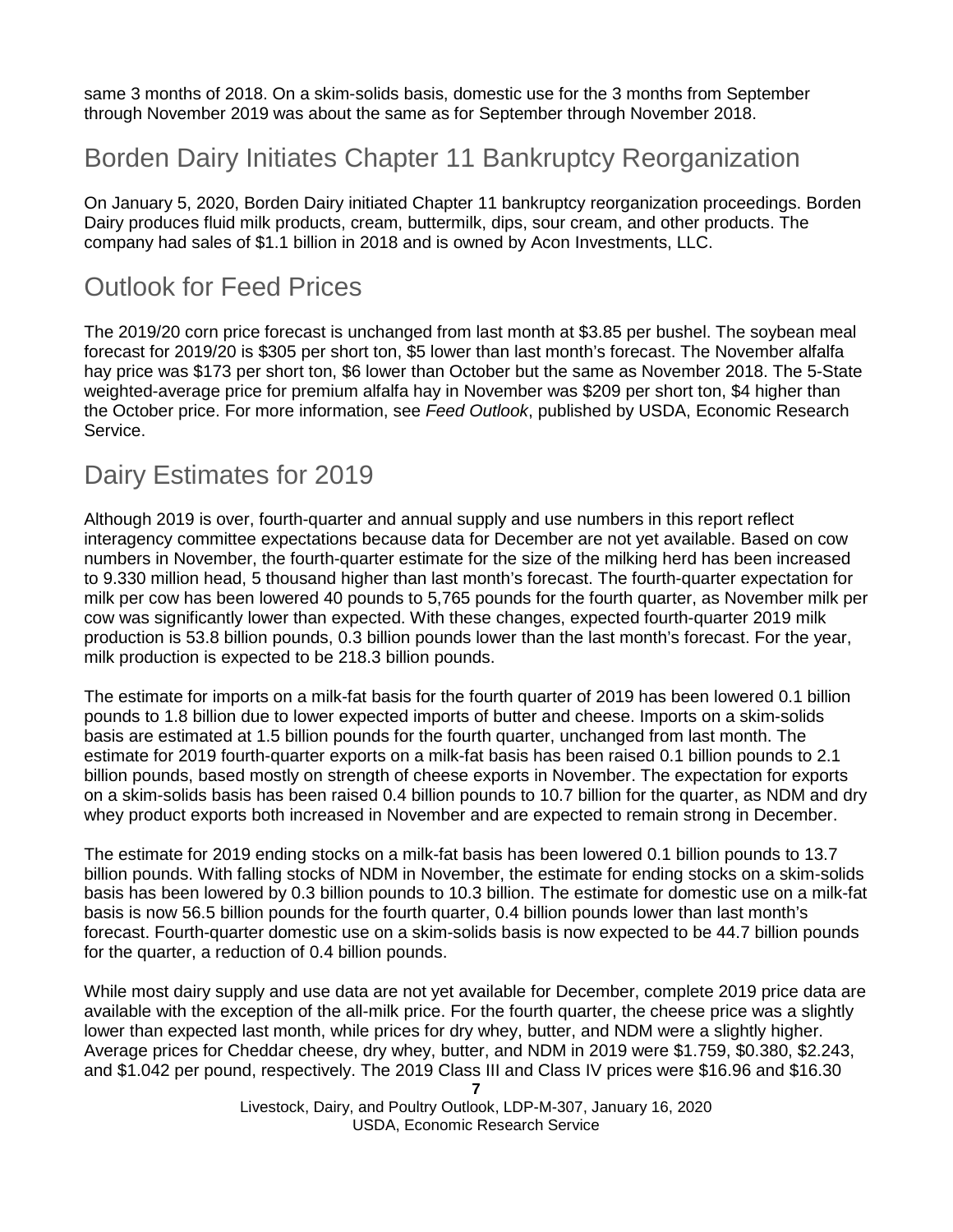per cwt, respectively. The 2019 all-milk price estimate is \$18.60 per hundredweight (cwt), unchanged from last month's forecast.

### Dairy Forecasts for 2020

The 2020 annual forecast for milk production has been lowered 0.4 billion pounds to 222.0 billion pounds. The forecast for the average size of the milking herd is 9.335 million head, unchanged from last month's forecast. With the significant drop in milk per cow in November, expectations for 2020 yields have been lowered. The milk per cow estimate is 23,785 pounds per head, 45 pounds lower than last month's forecast.

With lower expected imports of butter and cheese, the 2020 forecast for imports on a milk-fat basis has been lowered 0.1 billion pounds to 6.3 billion. The forecast for imports on a skim-solids basis is unchanged at 5.5 billion. On a milk-fat basis, the 2020 export forecast has been raised 0.1 billion pounds to 9.4 billion. The export forecast on a skim-solids basis has been raised 0.3 billion pounds to 43.4 billion due to higher expected exports of NDM/SMP.

Ending stocks for 2020 on a milk-fat basis are projected at 13.4 billion pounds for the year, 0.1 billion higher than last month's forecast. On a skim-solids basis, ending stocks are projected at 10.4 billion pounds, 0.4 billion below the last forecast, due to lower expected milk production and higher expected exports. Lower expected growth in domestic demand is expected to carry into 2020. The domestic use forecasts for 2020 have been lowered to 218.0 billion pounds on a milk-fat basis (-0.7 billion) and to 182.9 billion pounds on a skim-solids basis (-0.6 billion).

Based on recent price weakening and lower expected domestic demand, 2020 price forecasts for Cheddar cheese and butter have been lowered to \$1.835 per pound (-3.0 cents) and \$1.960 per pound (-6.0 cents), respectively. With higher expected demand for NDM exports and relatively low NDM stock levels, the NDM price forecast for 2020 has been raised 2.5 cents to \$1.255 per pound. The dry whey price forecast has been lowered 0.5 cents to \$0.340 per pound.

With the lower expected cheese price, the Class III milk price forecast for 2020 has been lowered \$0.30 to \$17.35 per cwt. With the lower butter price forecast more than offsetting the higher NDM price forecast, the Class IV milk price forecast has been lowered by \$0.05 to \$16.90 per cwt. The all-milk forecast for 2020 has been lowered to \$19.25 per cwt, \$0.15 lower than last month's forecast.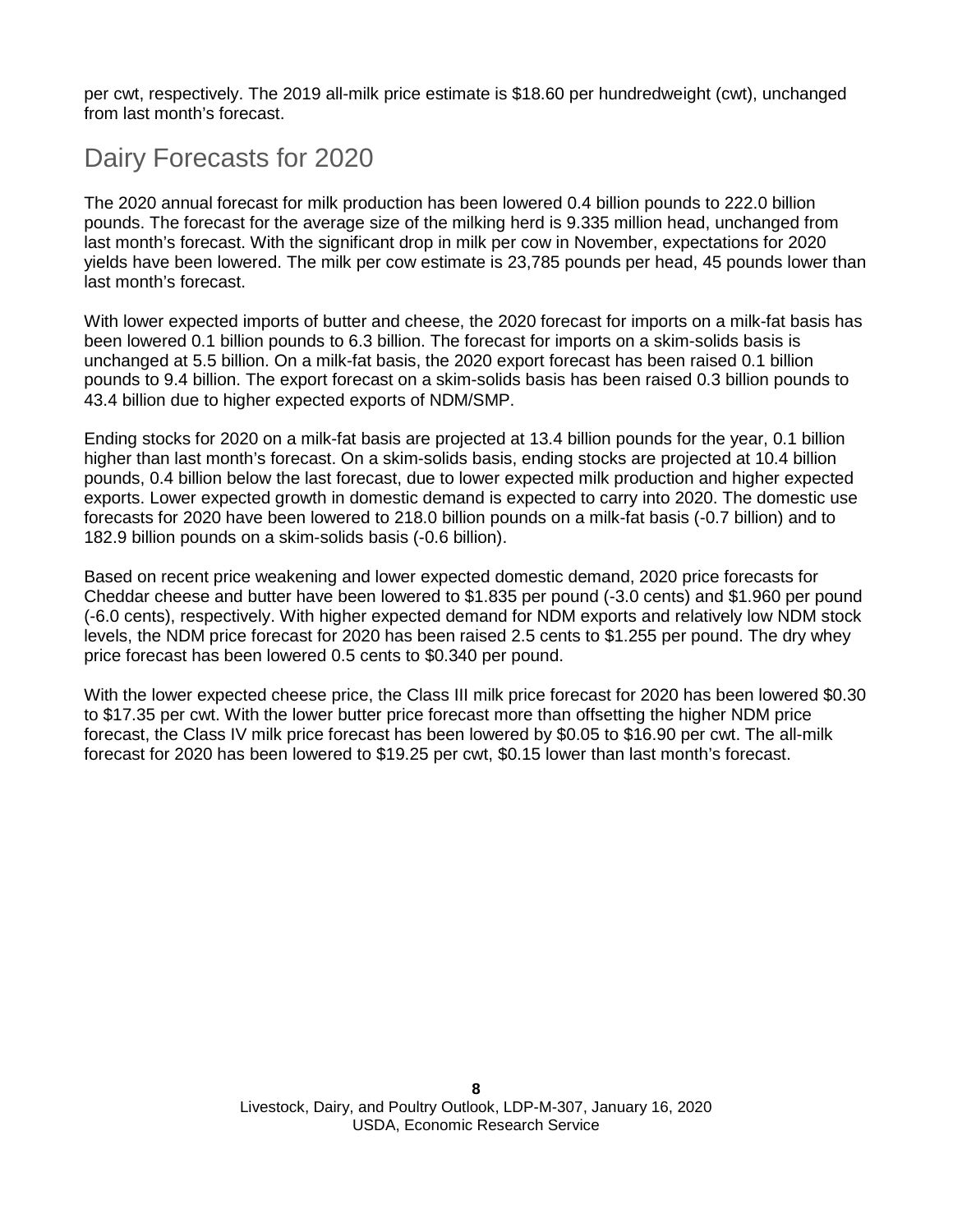# **Pork/Hogs**

### Mildred Haley

## December 1 Hog Industry is Bigger and More Productive

USDA issued its December *Quarterly Hogs and Pigs* on December 23, 2019. In short, the information contained in the report indicated that on December 1, the U.S. hog industry was bigger and more productive that it was a year earlier. For the fifth consecutive year, the December 1 inventory of marketing hogs was the highest since the series began in 1963, at almost 71 million head, 3.1 percent higher than a year ago. The December 1 breeding inventory increased more than 2 percent over a year earlier—this is the 15th consecutive year-over-year increase in the quarterly breeding herd since the last time the breeding inventory showed a decline, in March 2016. The U.S. breeding herd has not shown a significant, sustained contraction since the period between June 2008 and December 2010. The current breeding inventory expansion has largely been driven by the construction of three large processing facilities, and the refurbishment of a mid-sized plant, in three Midwestern States. These facilities together contributed to the increase of weekly U.S. slaughter capacity from about 2.5 million head in 2015 to more than 2.8 million head in the fall of 2019. In addition, optimism over potential expansion in exports may be fueling recent inventory growth.

The December report indicated that the U.S. hog industry has achieved a third consecutive quarterly litter rate of 11 or more pigs per litter. National litter rates of 11 pigs per litter or more had been a longtime goal of the U.S. hog industry, although such litter rates have been commonplace in Canada (particularly in Manitoba) and in Europe for quite some time. Factors contributing to the 11+ litter rates in the United States last year—the September-November litter rate of 11.09, the June-August litter rate of 11.11, and the March-May rate of 11 pigs per litter—are varied; they include innovations in pre- and postnatal sow and weanling management and care, sow nutrition, weather adaptations, and management of disease occurrences. Chief among litter-rate enhancement factors, however, are probably improvements in genetics. Superior litter rates in 2019 likely indicate that distribution and optimal utilization of high-quality genetics is gaining traction in the industry.



### **Litter rates, December 1999-September 2019**

**<sup>9</sup>** Livestock, Dairy, and Poultry Outlook, LDP-M-307, January 16, 2020 USDA, Economic Research Service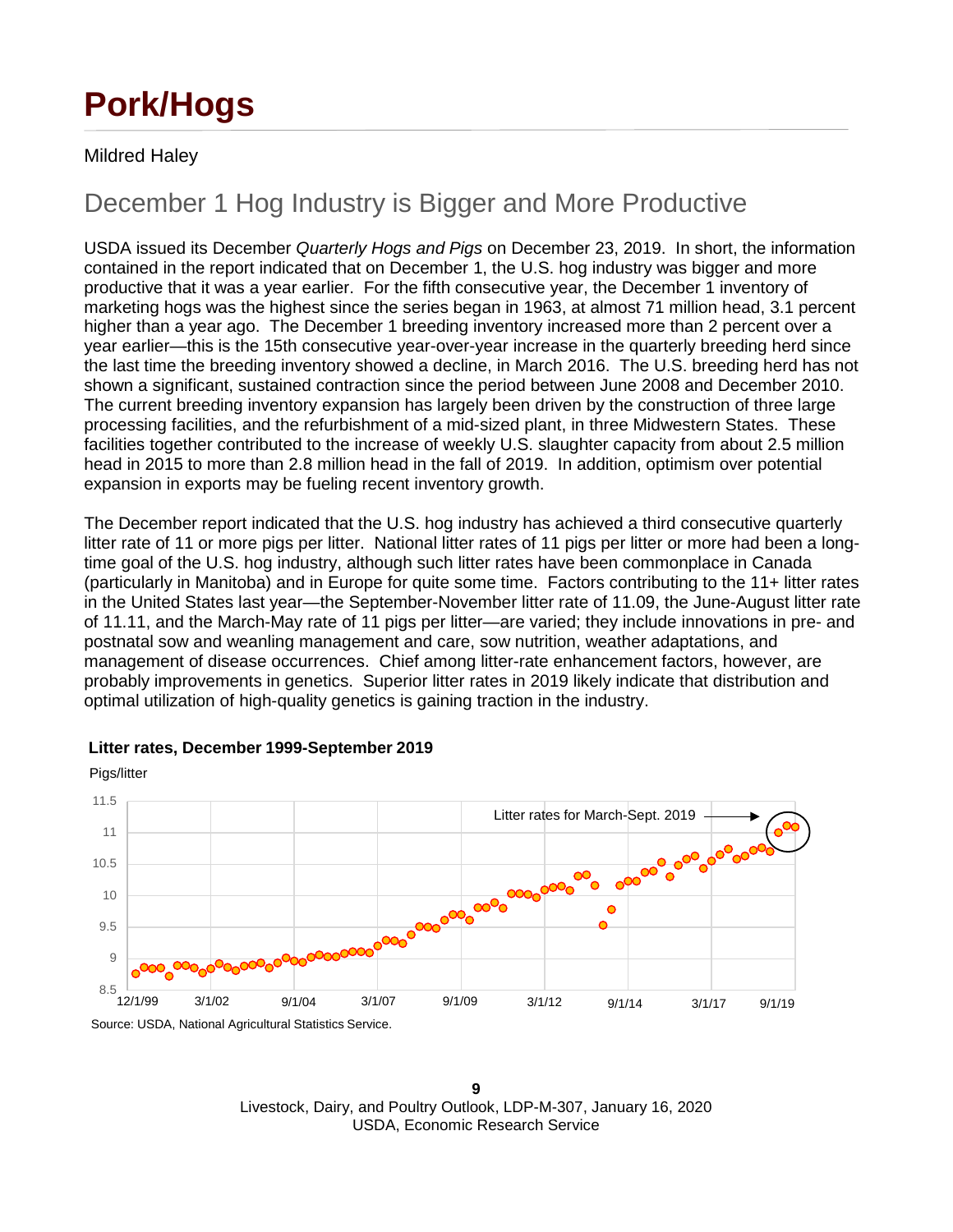USDA State-level litter-rate data indicates that of the 10 States with the largest breeding inventories on December 1, 2018, 5 States achieved 11+ litter rates in 2019 or earlier. Litter rates of the remaining five major hog breeding States continue to lag the 11 pigs per litter average. The five States that have achieved 11+ litter rates are: Iowa (11.02 pigs per litter in 2017), Minnesota (11.08 pigs per litter in 2015), Nebraska (11.11 pigs per litter in 2015), Ohio (11.16 in 2019) and South Dakota (11.36 in 2017). Litter rates for Illinois, Indiana, Missouri, North Carolina, and Oklahoma together averaged in the high-10 pigs per litter in 2019. It is likely that as moderately productive farms continue to adopt superior genetics, State-level litter rate averages will move higher. Higher State-level pigs per litter scores will translate into higher national litter-rate averages. This dynamic—the adoption of high-quality genetics by moderately productive commercial farms—will likely be an important source of U.S. hog industry productivity growth going forward.

| <b>State</b>      | Litter<br>rate | Litter<br>rate | Litter<br>rate | Litter<br>rate | Litter<br>rate | Litter<br>rate | Litter<br>rate | Litter<br>rate | Litter<br>rate | Litter<br>rate |
|-------------------|----------------|----------------|----------------|----------------|----------------|----------------|----------------|----------------|----------------|----------------|
|                   | 2010           | 2011           | 2012           | 2013           | 2014           | 2015           | 2016           | 2017           | 2018           | 2019           |
|                   | Pigs/litter    | Pigs/litter    | Pigs/litter    | Pigs/litter    | Pigs/litter    | Pigs/litter    | Pigs/litter    | Pigs/litter    | Pigs/litter    | Pigs/litter    |
| <b>Illinois</b>   | 9.51           | 9.84           | 10.03          | 10.20          | 10.09          | 10.29          | 10.48          | 10.55          | 10.65          | 10.83          |
| Indiana           | 9.50           | 9.51           | 9.73           | 9.88           | 9.65           | 10.40          | 10.38          | 10.36          | 10.47          | 10.59          |
| lowa              | 9.93           | 10.2           | 10.36          | 10.51          | 10.48          | 10.78          | 10.88          | 11.02          | 11.13          | 11.34          |
| Minnesota         | 10.10          | 10.26          | 10.25          | 10.71          | 10.73          | 11.08          | 11.11          | 11.4           | 11.24          | 11.81          |
| Missouri          | 9.83           | 10.37          | 10.41          | 10.39          | 9.34           | 10.10          | 10.05          | 10.21          | 10.36          | 10.85          |
| Nebraska          | 10.14          | 10.33          | 10.49          | 10.71          | 10.74          | 11.11          | <b>11.41</b>   | 11.59          | <b>11.44</b>   | 11.6           |
| North<br>Carolina | 9.73           | 9.83           | 9.95           | 9.80           | 9.17           | 9.67           | 10.16          | 10.04          | 10.12          | 10.37          |
| Ohio              | 9.45           | 9.57           | 9.88           | 10.30          | 9.46           | 10.51          | 10.42          | 10.72          | 10.82          | 11.16          |
| Oklahoma          | 9.65           | 9.69           | 9.91           | 10.19          | 9.67           | 10.32          | 10.45          | 10.55          | 10.64          | 10.74          |
| South Dakota      | 10.28          | 10.32          | 10.27          | 10.79          | 10.71          | 10.86          | 10.79          | 11.36          | <b>11.48</b>   | 11.91          |

#### **Litter rates of the 10 largest breeding inventory States, 2010-2019**

Source: USDA, National Agricultural Statistics Service.

The December report included extensive revisions to 2018 and 2019 inventories, as well as to 2018 and 2019 farrowings and pig crops. Incorporation of those revisions into 2020 production expectations, along with NASS producer farrowing intentions for the first half of 2020, points to total pork production in 2020 of 28.6 billion pounds, an increase of almost 4 percent compared with production in 2019. First-quarter pork production is forecast at about 7.2 billion pounds, an increase of 5 percent over a year earlier, with first-quarter prices of live equivalent 51-52 percent lean hogs expected to average \$50 per cwt during the quarter. Second-quarter production is expected to be about 6.9 billion pounds, about 4 percent higher than a year earlier, with average second-quarter hog prices forecast at \$56 per cwt. Third-quarter pork production is expected to be about 7 billion pounds, about 4 percent higher than a year earlier, with third-quarter hog prices forecast to average \$59 per cwt. Fourth-quarter 2020 pork production is forecast at about 7.7 billion pounds, about 3 percent above production this year, with hog prices expected to average \$53 per cwt.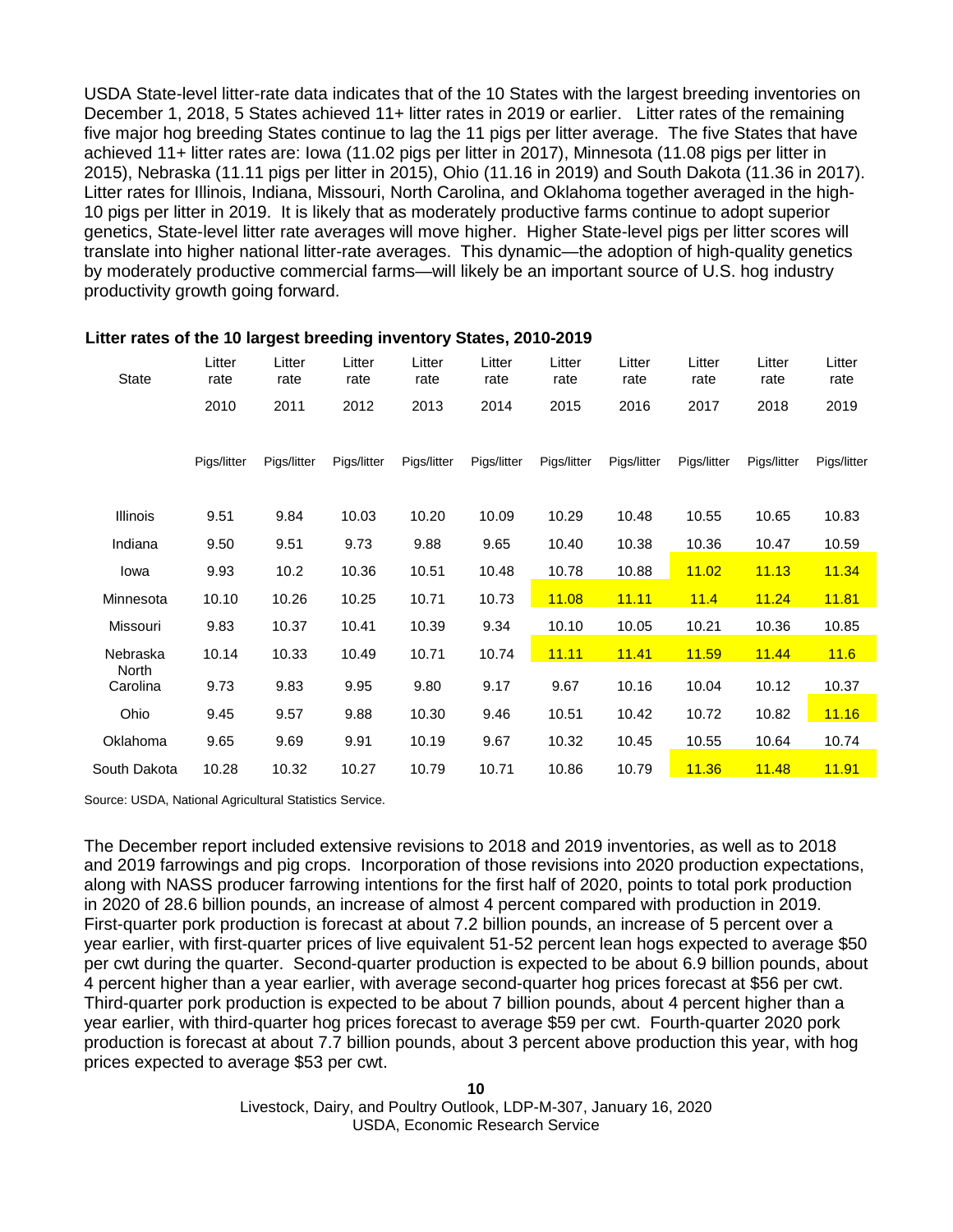# November Exports: It's all About China

U.S. pork exports in November were more than 623 million pounds, almost 22 percent higher than a year earlier. China\Hong Kong was the dominant destination for U.S. pork in November, hands down. Shipments to China\Hong Kong were almost 165 million pounds, more than five times the volume shipped to China\Hong Kong last November. Gains in November exports to China\Hong Kong more than offset slower exports to other major markets, including Mexico (down more than 8 percent from a year ago), Japan (down about 1 percent from a year earlier), and South Korea (down more than 25 percent from November 2018). November shipments to major U.S. markets are summarized in the table below.

### **U.S. pork exports: Volumes and export shares of the 10 largest foreign destinations, November 2018 and 2019**

|                 | Country            | Exports    | Exports    | Percent change | Export share | <b>Export share</b> |
|-----------------|--------------------|------------|------------|----------------|--------------|---------------------|
|                 |                    | Nov. 2018  | Nov. 2019  | (2019/2018)    | Nov. 2018    | Nov. 2019           |
|                 |                    | (mil. lbs) | (mil. lbs) |                | %            | $\%$                |
|                 | World              | 513,155    | 623,257    | 21.5           |              |                     |
| 1               | China/Hong Kong    | 24,959     | 164,865    | 560.6          | 4.9          | 26.5                |
| $\overline{2}$  | Mexico             | 140,441    | 128,755    | $-8.3$         | 27.4         | 20.7                |
| 3               | Japan              | 103,054    | 101,644    | $-1.4$         | 20.1         | 16.3                |
| 4               | South Korea        | 75,863     | 56,549     | $-25.5$        | 14.8         | 9.1                 |
| 5               | Canada             | 48,128     | 53,099     | 10.3           | 9.4          | 8.5                 |
| $6\phantom{1}6$ | Colombia           | 30,408     | 29,138     | $-4.2$         | 5.9          | 4.7                 |
| 7               | Australia          | 23,163     | 28,624     | 23.6           | 4.5          | 4.6                 |
| 8               | Honduras           | 8,325      | 10,440     | 25.4           | 1.6          | 1.7                 |
| 9               | Philippines        | 5,412      | 6,826      | 26.1           | 1.1          | 1.1                 |
| 10              | Dominican Republic | 10,012     | 5,986      | $-40.2$        | 2.0          | 1.0                 |

Source: USDA, Economic Research Service.

The figure below shows the monthly China price of "pork" in 2019 converted to U.S. dollars per pound. Also in the figure is the 2019 monthly average U.S. dollar price of the U.S wholesale pork cutout, including the full array of Chinese import tariffs, retaliatory tariffs, and value-added taxes, plus an estimated transport cost. The magnitude of the China-U.S. price gap suggests that Chinese import demand is likely to play a strong role in U.S. pork markets in 2020.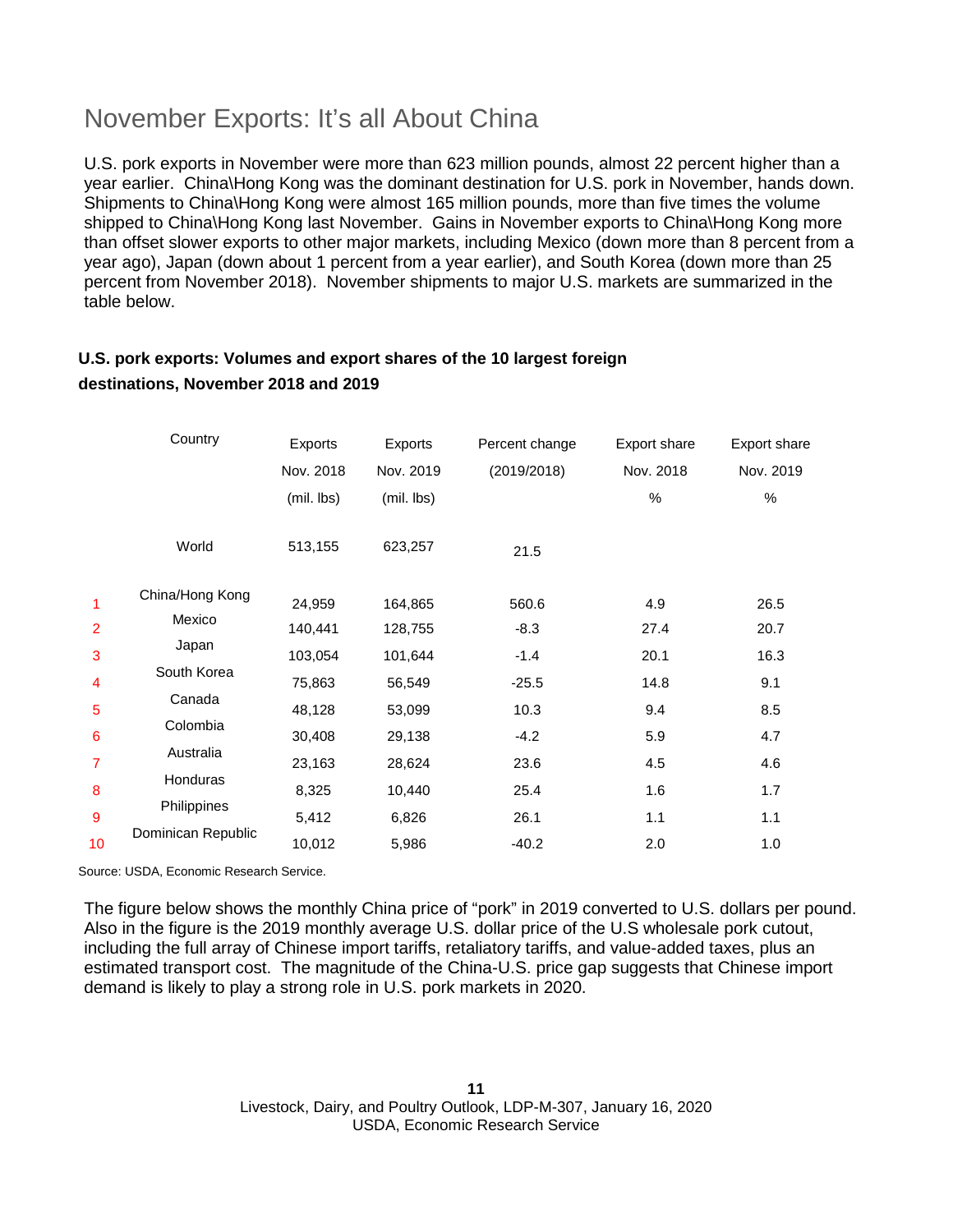

#### **2019 monthly prices of China pork\* and U.S. wholesale pork cutout+Chinese tariffs+transport**

Starting in January 2020, the USDA Foreign Agricultural Service circular "Livestock and Poultry World Markets and Trade" [\(https://www.fas.usda.gov/data/livestock-and-poultry-world-markets-and-trade\)](https://gcc02.safelinks.protection.outlook.com/?url=https%3A%2F%2Fwww.fas.usda.gov%2Fdata%2Flivestock-and-poultry-world-markets-and-trade&data=02%7C01%7C%7Cb2dc39048ca34beec6f508d7952bcd66%7Ced5b36e701ee4ebc867ee03cfa0d4697%7C0%7C0%7C637141887671936854&sdata=3VMJqm0XrVLFabvKa%2BazhhNXe250M6qX8G9YkhHy2lQ%3D&reserved=0) as well as the corresponding PSD estimates [\(https://www.fas.usda.gov/psdonline/\)](https://gcc02.safelinks.protection.outlook.com/?url=https%3A%2F%2Fwww.fas.usda.gov%2Fpsdonline%2F&data=02%7C01%7C%7Cb2dc39048ca34beec6f508d7952bcd66%7Ced5b36e701ee4ebc867ee03cfa0d4697%7C0%7C0%7C637141887671936854&sdata=JTwySemTDO6JotRU0imGY%2B0wjyDPzv0Gg7bd3m1%2F5cI%3D&reserved=0) will be published four times per year (January, April, July, October) for selected countries. Visit [https://apps.fas.usda.gov/psdonline/app/LPReleaseList.html](https://gcc02.safelinks.protection.outlook.com/?url=https%3A%2F%2Fapps.fas.usda.gov%2Fpsdonline%2Fapp%2FLPReleaseList.html&data=02%7C01%7C%7Cb2dc39048ca34beec6f508d7952bcd66%7Ced5b36e701ee4ebc867ee03cfa0d4697%7C0%7C0%7C637141887671946848&sdata=vj8zAXKOCd6KUXeRo8ZVc41YV04YiOvuqkMux%2Bf0yho%3D&reserved=0) for details. However, all countries will be updated in April and October.

<sup>\*</sup>China pork price series is still incomplete for December. Source: China Ministry of Agriculture, USDA, Agricultural Marketing Service.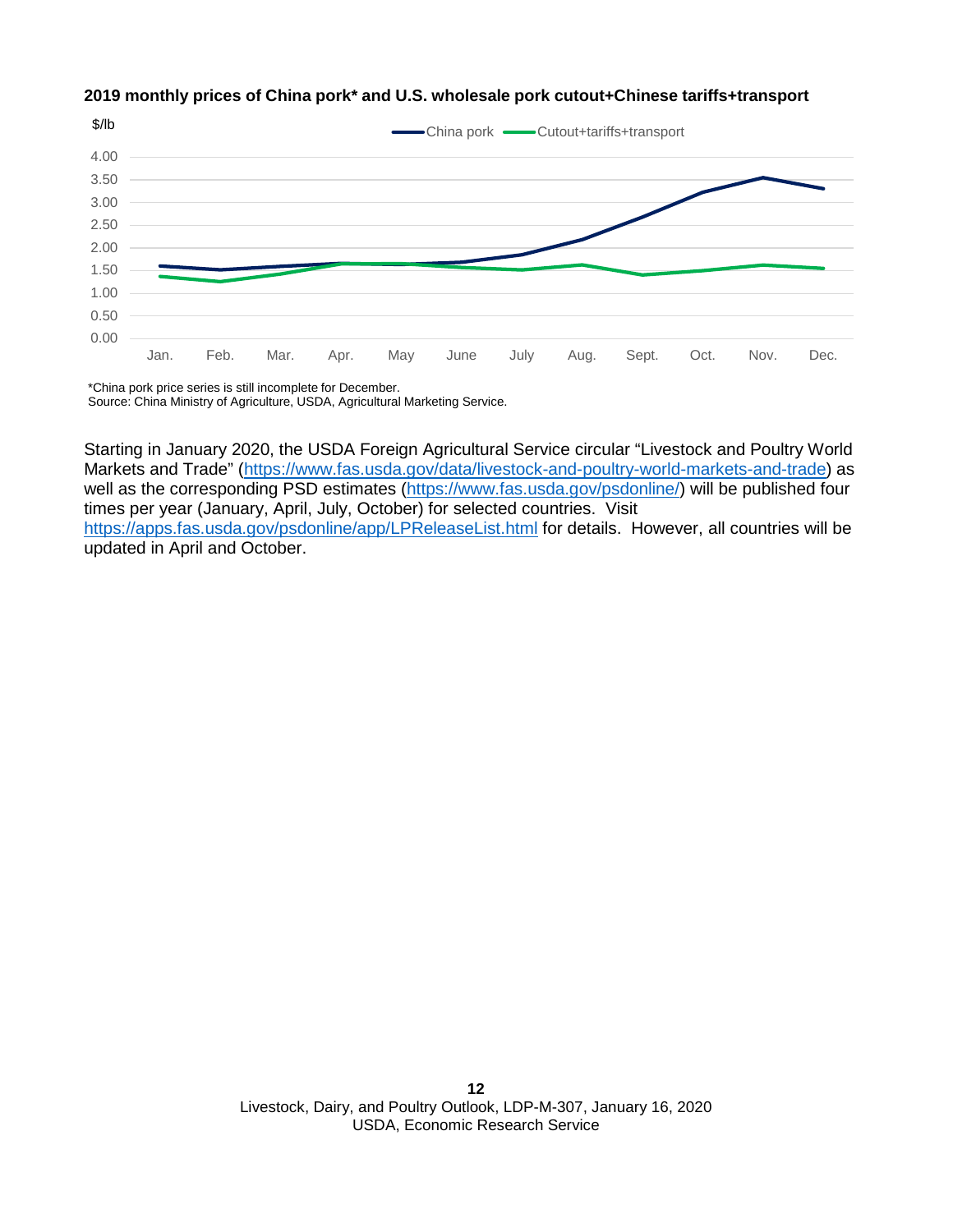# **Poultry**

Kim Ha and Grace Grossen

## Increasing Broiler Supply Expected To Pressure Wholesale Prices and Increase Cold Storage Inventories in 2020

November broiler production is estimated at 3.4 billion pounds, an increase of 4.2 percent when adjusted for slaughter days. Slaughter increased by 2.5 percent (adjusted for slaughter days), while average live weights increased by 1.4 percent. Preliminary weekly slaughter data suggest that slaughter and weights will continue to increase year over year in December. The fourth-quarter production forecast remains unchanged from last month.

The broiler layer flock as well as pullet placements intended for domestic hatchery supplies continue to trend higher year over year, implying a larger broiler breeder flock in the near and medium term. In 2020, increases in slaughter will be supported by a larger breeder flock as well as by increased industry processing capacity as plants that came online in 2019 are expected to scale up to full capacity in 2020. Gains in aggregate live bird weights will continue to be supported by an increasing share of heavy-bird production (i.e., birds weighing more than 6.26 lbs). The 2020 production forecast was revised up to 45.4 billion pounds, almost 4 percent higher than 2019 forecast production.

Abundant broiler supplies relative to demand put significant pressure on whole bird (National Composite) wholesale prices in 2019, which averaged 88.6 cents per pound for the year—9.4 percent lower compared to 2018. With expectations for increased production in 2020, whole bird prices are expected to remain relatively low in 2020 at 86.5 cents per pound—3 percent lower than 2019. Boneless/skinless breast meat, which has typically been the most valuable part of the bird, was also relatively low, averaging 105.7 cents per pound in 2019, which is 3.6 percent lower year over year and 19 percent lower than the 5-year average (see chart). Despite expectations for lower whole bird prices and breast meat prices, producer margins may find some relief from higher leg quarter and whole leg prices, which averaged 38.8 cents per pound (+12.7 percent year over year) and 58.8 cents per pound (+27.2 percent) in 2019, respectively. Leg quarter and whole leg prices are expected to remain firm in 2020 due to increasing global demand. Additionally, producer margins should benefit from redirecting chicken paws from low-value rendering to higher value exports to China.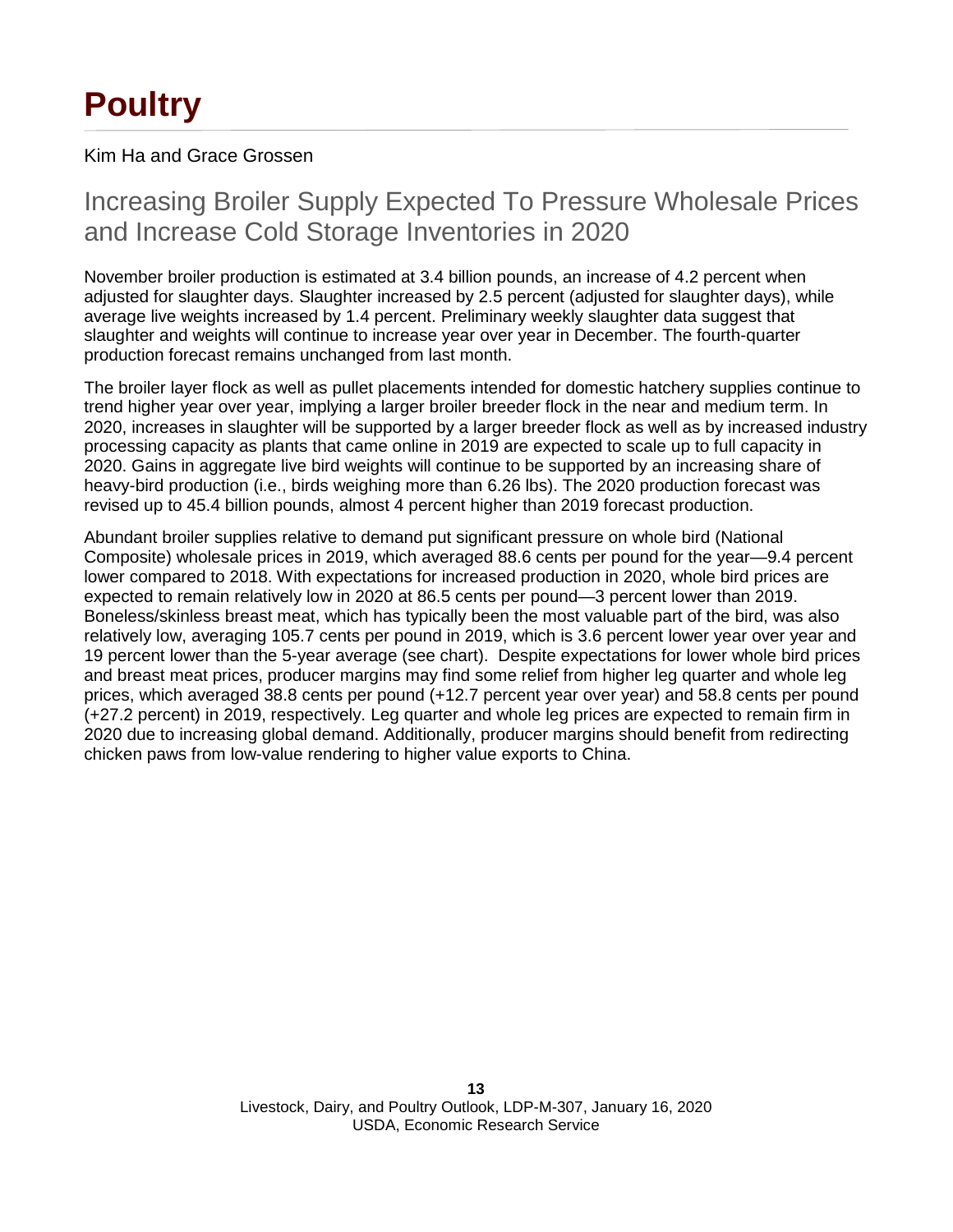### **Annual wholesale broiler prices**



Note: \* Northeast

\*\* National composite weighted average

Source: USDA, Economic Research Service calculations using data from USDA, Agricultural Marketing Service.

The increased production will likely impact broiler cold storage inventories as well. The November cold storage report indicated a significant increase in broiler ending inventories, reaching 957 million pounds—the largest quantity on record. This increase was driven by large inventories of breast meat, leg quarters, other, and thigh meat. It is unlikely that cold storage facilities will liquidate by the end of the year, which was the basis for increasing the 2019 ending stocks forecast to 940 million pounds. Similarly, in 2020, the expected increase in production as well as the higher forecast carry-in will likely cause stocks to build; reflecting this, the 2020 ending stocks forecast was revised up to 945 million pounds.

# Broiler Export Forecast Increased on Latest Trade Data

The fourth-quarter export forecast was increased to 1,875 million pounds on higher-than-expected November trade volumes. Broiler exports are estimated at 642 million pounds for November, a 3.3 percent increase year over year. Although there were a few sizeable year-over-year decreases to Cuba (-27.2 million pounds), Mexico (-8.1 million pounds) and Georgia (-8.1 million pounds), overall volumes were supported by increased shipments to several key as well as smaller markets. Shipments to Cuba continued to dwindle—down to 8.1 million pounds in October and November from a high of 74.6 million pounds in July—due to economic challenges, including foreign exchange shortages. U.S. broiler exports to Cuba are expected to remain relatively low until economic conditions ameliorate. Despite these decreases, shipments increased year over year to several markets, including Vietnam (+16.4 million pounds), United Arab Emirates (+13.2 million pounds), Angola (+11.8 million pounds), and Taiwan (+11.1 million pounds), among others. The fourth-quarter import forecast was lowered to 30 million pounds on lower shipments from Chile and Canada.

Regarding China, customs officials added an additional 177 U.S. poultry meat facilities on December 25 (for a total of 349) to the list of plants and cold storage facilities eligible to export poultry meat to China. Chinese customs officials are in the process of adding these facilities to their online permit system. Broiler meat shipments to China are expected to gradually ramp up during the first half of 2020.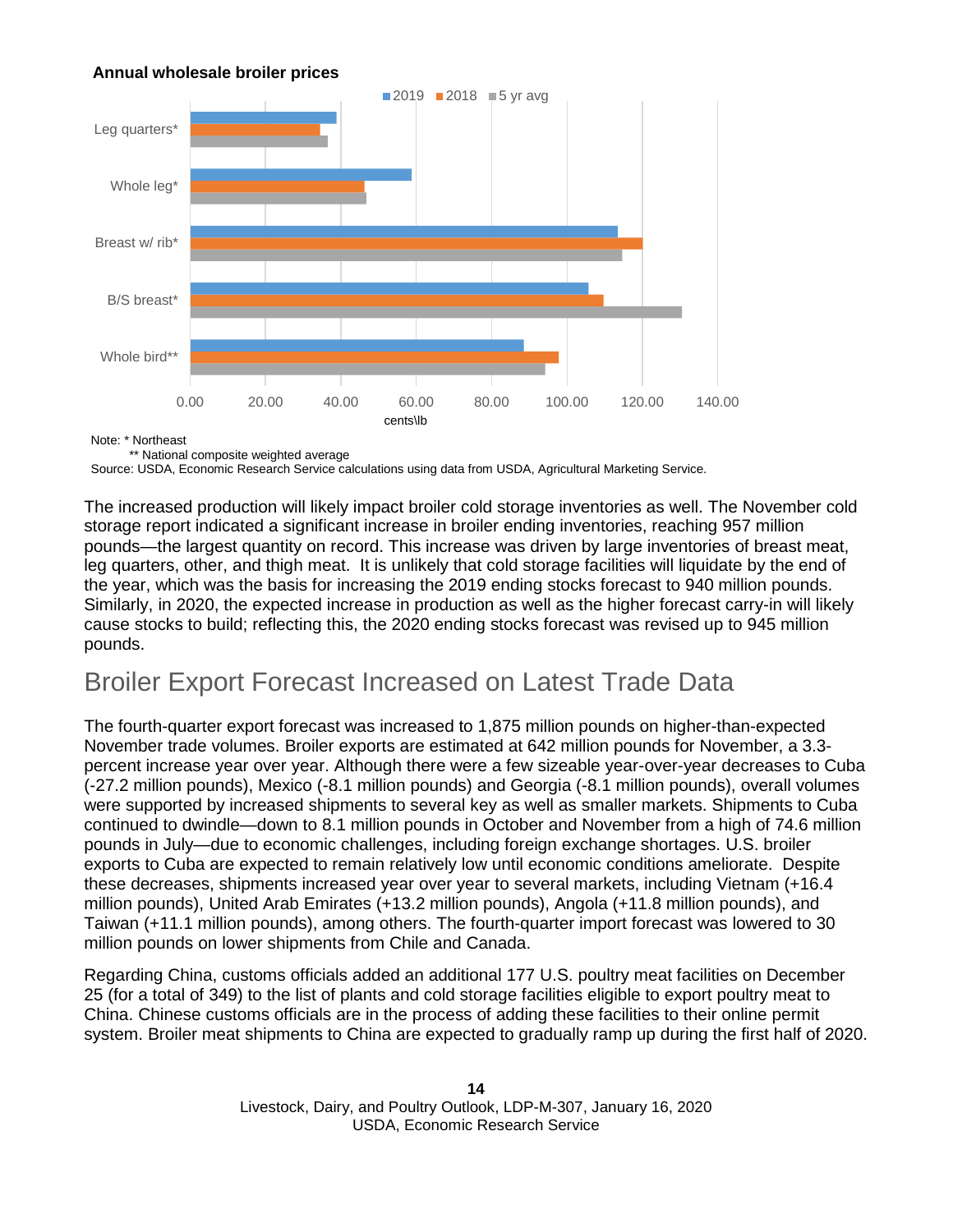# 2020 Egg Price Forecast Decreased Amid Increasing Production **Expectations**

December wholesale egg prices (New York, Grade A Large) averaged 122 cents per dozen, 6.4 percent lower than 2018. With the exception of November, monthly wholesale prices in 2019 were consistently lower than prior-year levels. In 2019, egg prices averaged 94 cents per dozen, nearly 32 percent lower than 2018—largely due to an over-abundance of eggs. Looking to 2020, recent price movements (see chart) and weekly shell egg inventories available for marketing suggest that supply continues to exceed demand. Even with improving demand, increased egg production in 2020 is expected to put downward pressure on prices, which was the basis for decreasing the 2020 egg price forecast to 95 cents per dozen, a 1-percent increase over the 2019 price.



#### **Weekly average wholesale egg prices (New York, Grade A Large)**

Source: USDA, Economic Research Service calculations using data from USDA, Agricultural Marketing Service.

November table egg production increased 3.7 percent higher year over year to 694 million dozen, driven by a 1.5-percent increase in the table egg layer flock and a 2.2-percent increase in the average lay rate. Increases in the layer flock and eggs per layer continue to exceed expectations, which was the reason for increasing the fourth-quarter forecast to 2,100 million dozen. The increase in flock size and productivity gains are expected to continue into 2020, supporting higher production in the early part of the year. Furthermore, recent first-of-month egg-type hatching layer inventory data points to a sizeable year-over-year increase in the table egg hen breeder flock (see chart), suggesting a possible expansion in the table egg layer flock in mid-2020. However, relatively low egg prices are expected to pressure producer margins, slowing growth toward the end of the year. The 2020 table egg production forecast was revised up to 8,300 million dozen, a 1-percent year-over-year increase.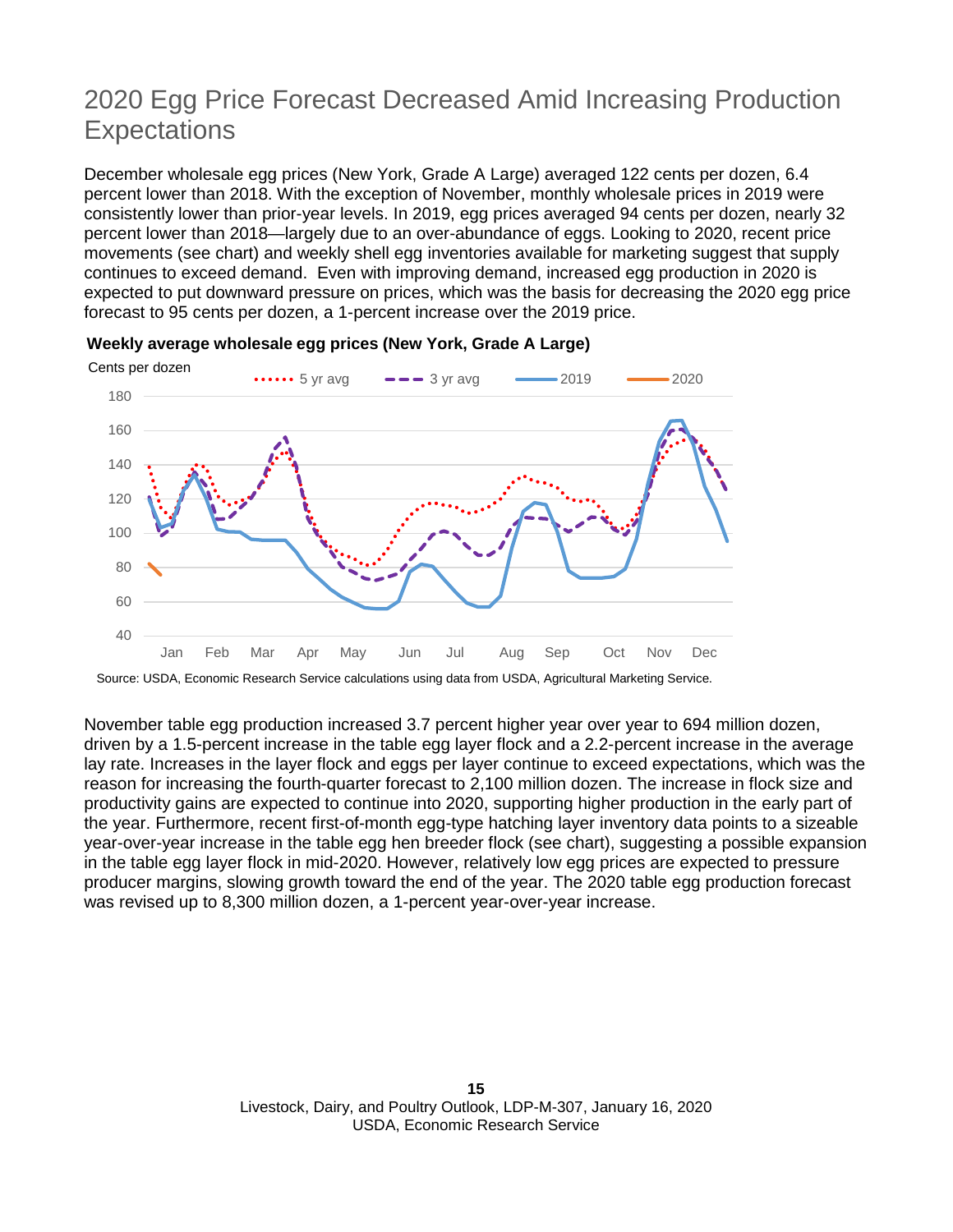#### **Layers on first of month – hatching egg type**



November exports of eggs and egg products are estimated at 30 million dozen (shell-egg equivalent), nearly 14 percent higher year over year. This increase was driven by a 41-percent increase in egg product shipments, while foreign sales of shell eggs decreased by 2 percent. Increased shipments to Mexico (+2.9 million dozen) and Hong Kong (+1.1 billion dozen) comprised the largest share of this increase. However, these higher volumes were offset by a decrease of 2.4 billion dozen to Canada. Based on stronger-than-expected November export volumes, the fourth-quarter egg export forecast was increased to 93 million dozen. The import forecast is unchanged.

### Turkey Production Expectations Lowered; Ending Stocks Revised Down

November turkey production is estimated at 469 million pounds, a decrease of 5.7 percent year over year, or 1 percent when adjusted for slaughter days. Turkey slaughter decreased by 2.1 percent year over year (adjusted for slaughter days), while weights increased 1.1 percent. Based on lower-thanexpected November production, the fourth-quarter turkey production forecast was revised down to 1,500 million pounds. With regard to 2020, recent hatchery data are the basis for lower production expectations. From January to October 2019, turkey eggs in incubators have been running lower year over year by about 1 percent, on average. However, November 1 and December 1 data point to a 10 percent decrease year over year, implying fewer turkeys available for slaughter in 2020. As a result, the 2020 production forecast was decreased to 5,910 million pounds, about 1-percent growth over the 2019 forecast production.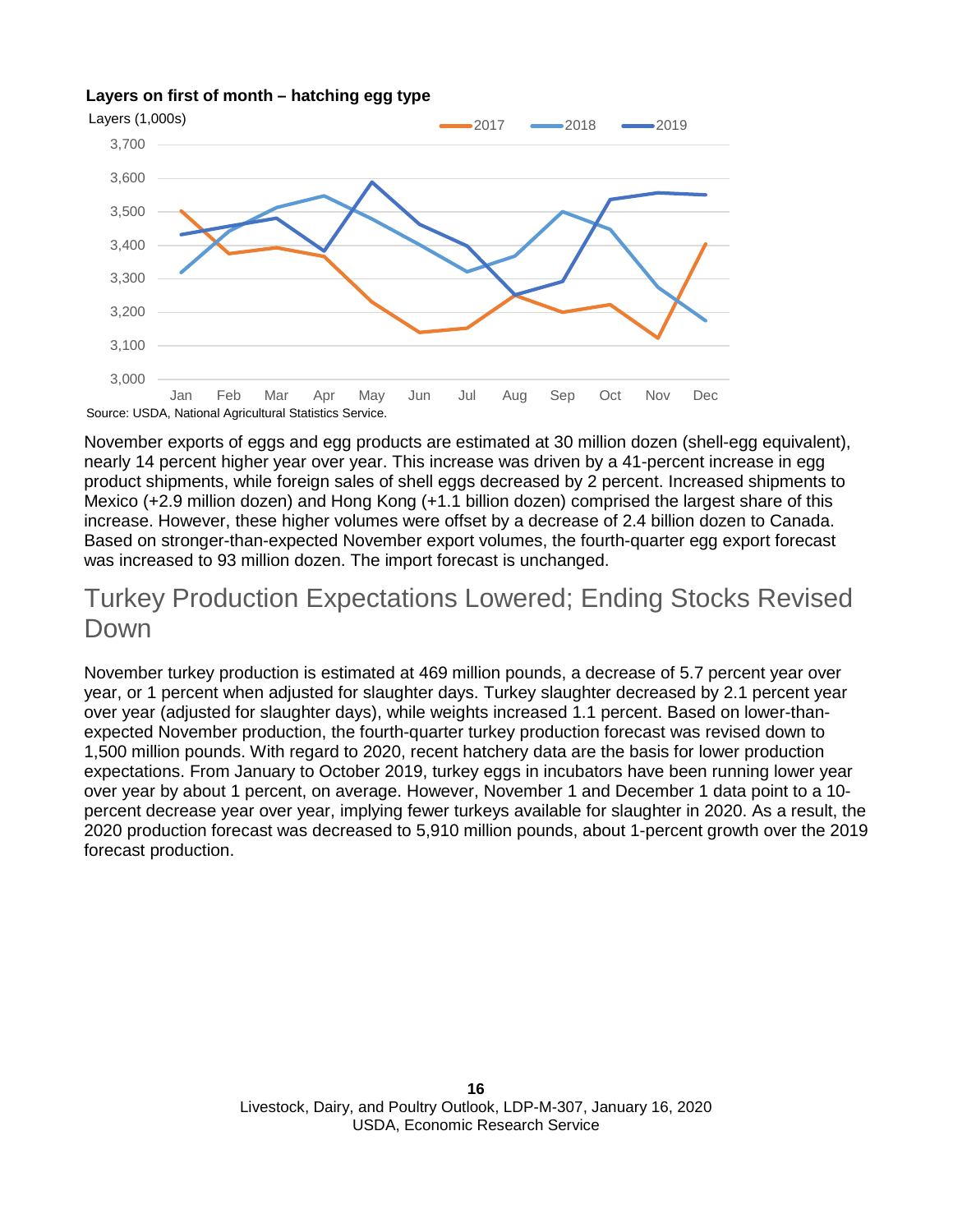#### **Turkey eggs in incubators**



Source: USDA, National Agricultural Statistical Service.

Tightening turkey supplies have helped to reduce inventories of turkey meat in cold storage, which had been averaging higher in recent years (see chart). Turkey cold storage inventories fell to 227 million pounds at the end of November, a decrease of 17 percent relative to the same period last year. Although cold storage volumes typically increase between November and December, it is unlikely that volumes will increase substantially, particularly given lower expected fourth-quarter production. As a result, the 2019 ending stocks forecast was decreased to 245 million pounds. Similarly, the expectation for tighter turkey supplies and the reduced carry-in is the basis for revising the 2020 ending stocks forecast down to 260 million pounds.



#### **Turkey annual ending stocks (2010-2020)**

The fourth-quarter turkey export forecast was increased to 174 million pounds on strong exports to Central America and Hong Kong. November turkey exports totaled 60.3 million pounds, 8.6 percent higher year over year. Shipments to Mexico increased year over year by 3.6 million pounds, as well as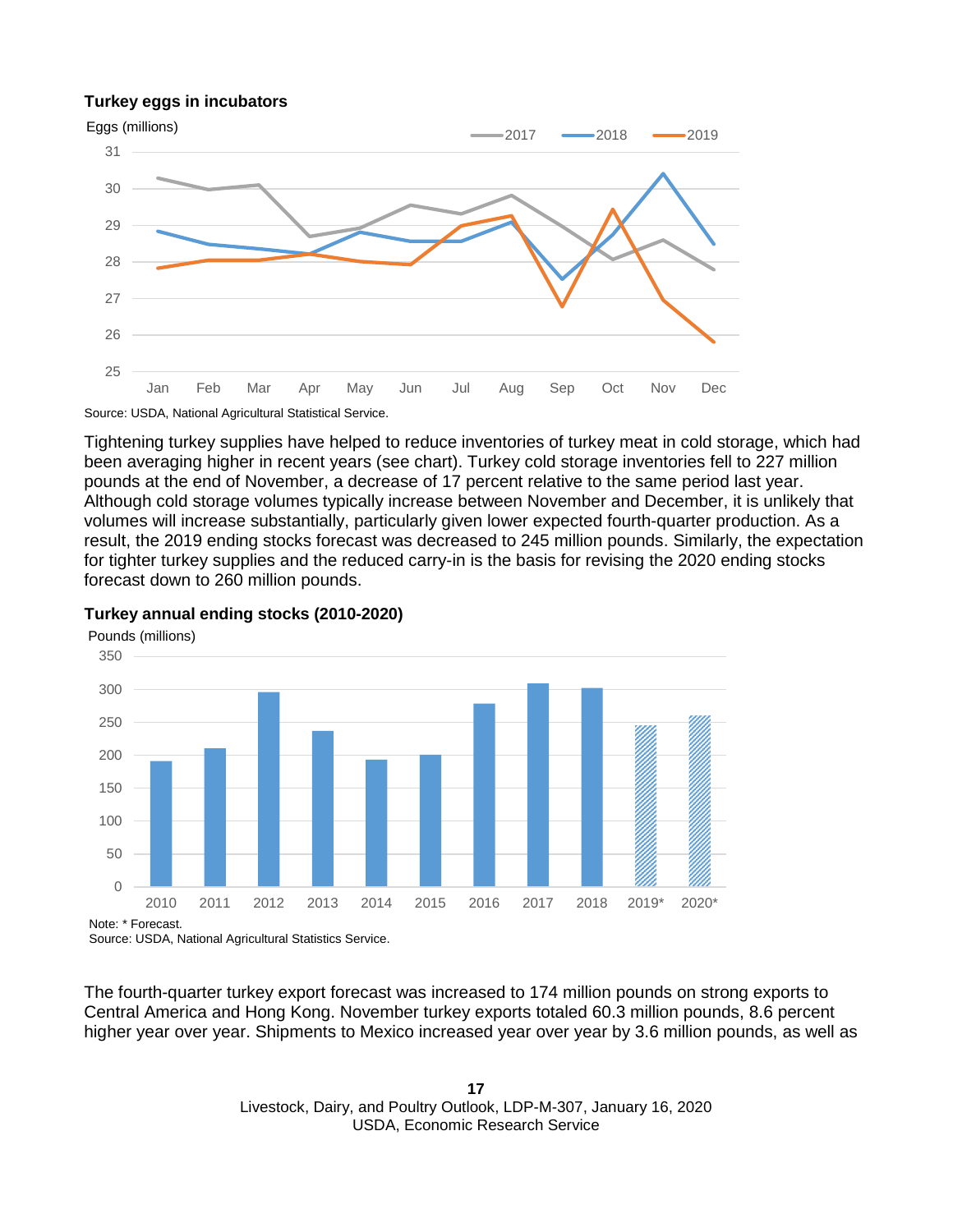to Hong Kong (1.3 million pounds) and Colombia (1.0 million pounds). The fourth-quarter import forecast was decreased to 2 million pounds on lower imports from Chile.

### Turkey Price Forecast Increased for 2020

Frozen whole hen wholesale prices averaged 97.2 cents per pound in December. A decline in prices from November to December is typical in recent years, however the December 2019 price was only 2 cents below the previous month. It is also the second consecutive month of prices above the 3-year average, with a 9-cent difference. December's price was also 17 cents above the average price in December 2018, after climbing steadily for much of 2019. The 2020 forecast was revised up by 2 cents based on the expectation of a tightening turkey supplies in 2020.



**Frozen whole hen wholesale turkey prices (monthly)**

### Suggested Citation

*Livestock, Dairy, and Poultry Outlook*, LDP-M-307, U.S. Department of Agriculture, Economic Research Service, January 16, 2020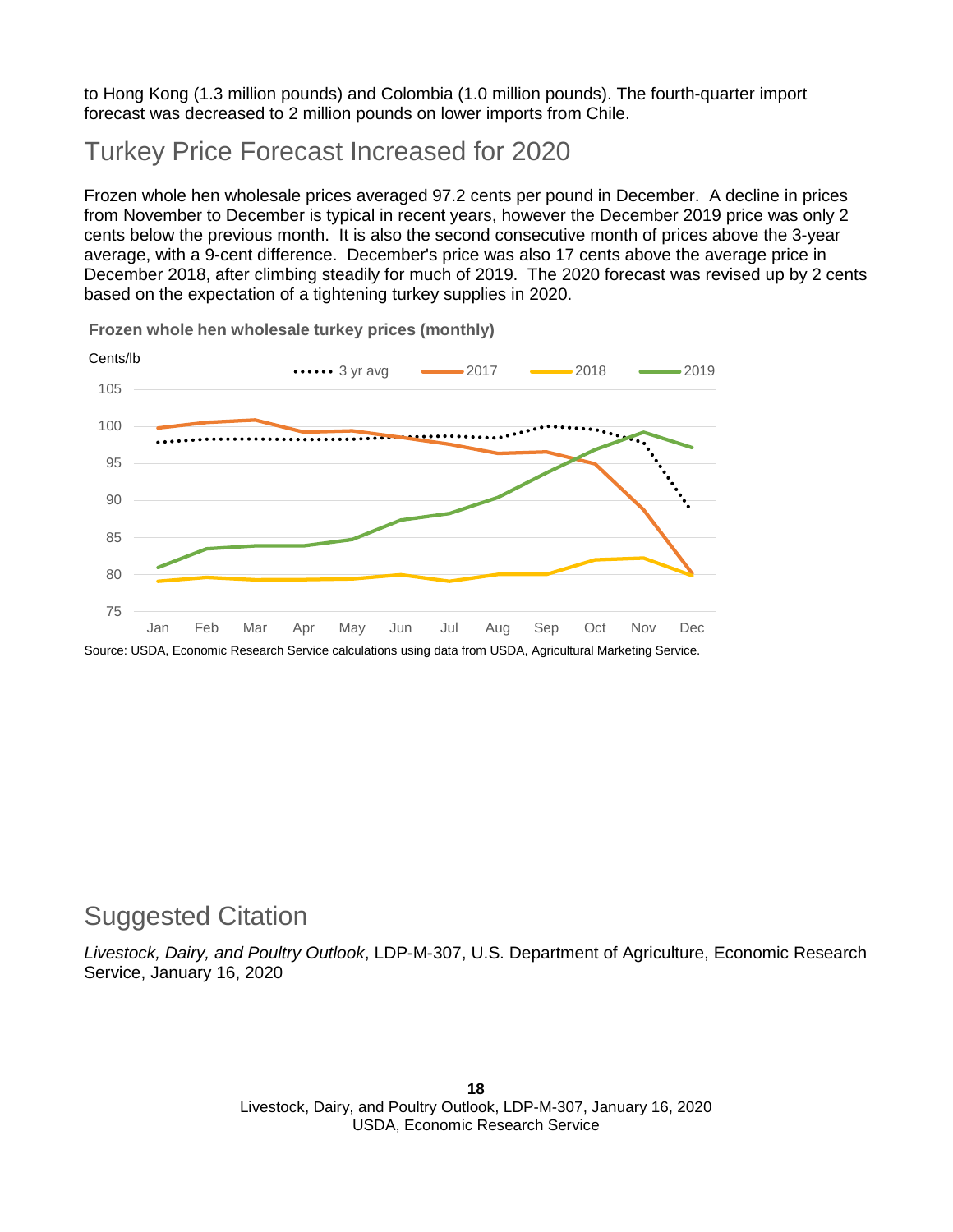| Note: Forecasts are in bold.<br>Live swine imports (thousand head) | <b>Broiler</b> exports<br>lurkey exports                                                                                                                                                                                                                                                                        | Porkimports | Porkexports | Lanb and mutton imports | Beef & veal imports | 1.S. trade, million Ib, carcass wt. equivalent<br>Beef & veal exports | Eggs, New York, cents/doz | Broilers, national composite, cents/lb<br>lurkeys, national, cents/lb | Choice slaughter lambs, St Joseph, \$/cwt<br>Cutter Cows, National L.E., S/cwt<br>Nat'l base cost, 51-52 % lean, live equivalent, Scwt                                                                                                                                                                        | Market prices<br>Choice steers, 5-area Direct, S/cwt<br>Feeder steers, Ok City, S/cwt | Eggs, number<br>Total red meat & poultry                  | Turkeys | <b>Broilers</b><br>Lanb and mutton | Pork<br>Beef                                                                                                                                                                                            | Per capita disappearance, retail Ib 1/ | Table eggs, mil. doz.<br>Fotal red meat & poultry | Turkeys             | Broilers<br>Lamb and mutton                                              | Pork<br>Beef           | Production, million lb |        | U.S. red meat and poultry forecasts |
|--------------------------------------------------------------------|-----------------------------------------------------------------------------------------------------------------------------------------------------------------------------------------------------------------------------------------------------------------------------------------------------------------|-------------|-------------|-------------------------|---------------------|-----------------------------------------------------------------------|---------------------------|-----------------------------------------------------------------------|---------------------------------------------------------------------------------------------------------------------------------------------------------------------------------------------------------------------------------------------------------------------------------------------------------------|---------------------------------------------------------------------------------------|-----------------------------------------------------------|---------|------------------------------------|---------------------------------------------------------------------------------------------------------------------------------------------------------------------------------------------------------|----------------------------------------|---------------------------------------------------|---------------------|--------------------------------------------------------------------------|------------------------|------------------------|--------|-------------------------------------|
|                                                                    |                                                                                                                                                                                                                                                                                                                 |             |             |                         |                     |                                                                       |                           |                                                                       |                                                                                                                                                                                                                                                                                                               |                                                                                       |                                                           |         |                                    |                                                                                                                                                                                                         |                                        |                                                   |                     |                                                                          |                        |                        |        |                                     |
|                                                                    | ន ដូន នី នី ដូន<br>នី ដូន នី នី ដូន                                                                                                                                                                                                                                                                             |             |             |                         |                     |                                                                       |                           |                                                                       | $\frac{13828}{443828}$<br>$\frac{443}{4438}$                                                                                                                                                                                                                                                                  | 134.81<br>155.83                                                                      | $\begin{array}{c} 5.9 \\ 6.3 \end{array}$                 |         |                                    | $\frac{13}{20}$ $\frac{17}{20}$ $\frac{19}{20}$                                                                                                                                                         |                                        | 23,834<br>$1.812$                                 |                     | 5.000<br>2009<br>2009<br>2009                                            |                        |                        |        |                                     |
|                                                                    |                                                                                                                                                                                                                                                                                                                 |             |             |                         |                     |                                                                       |                           |                                                                       |                                                                                                                                                                                                                                                                                                               |                                                                                       | 53.0<br>67.3                                              |         |                                    | $\frac{13}{3} - \frac{5}{3}$ $\frac{27}{3}$                                                                                                                                                             |                                        | 24,119<br>1,846                                   |                     | e 3, 9<br>1989<br>1989                                                   |                        |                        |        |                                     |
|                                                                    | 음<br>그 등 없는 걸음                                                                                                                                                                                                                                                                                                  |             |             |                         |                     |                                                                       |                           |                                                                       | 73.16<br>162.47<br>49.26<br>20.71.5                                                                                                                                                                                                                                                                           | 113.26<br>140.66                                                                      | 53.7                                                      |         |                                    | $\frac{1}{4}$ $\frac{1}{3}$ $\frac{3}{3}$ $\frac{5}{3}$ $\frac{4}{3}$                                                                                                                                   |                                        | 24,623<br>1,895                                   |                     | ្គស្គារ<br>អនុម្ម និង<br>ដែននីង                                          |                        |                        | Ξ      |                                     |
|                                                                    | בְהַבְּהַפְּאָם ¥<br>בְּהֲצְמָקָׁאָם ¥                                                                                                                                                                                                                                                                          |             |             |                         |                     |                                                                       |                           | $\frac{78}{81}$                                                       | 107.83<br>128.37.71<br>197.7.1                                                                                                                                                                                                                                                                                |                                                                                       | 54.9                                                      |         |                                    | $\frac{13}{30} \frac{13}{30} \frac{21}{30}$                                                                                                                                                             |                                        | 25,038<br>1,957                                   |                     | $\begin{array}{c} 6.66 \\ 1.51 \\ 1.90 \\ 1.51 \\ 1.51 \end{array}$      |                        |                        | ₹      |                                     |
|                                                                    |                                                                                                                                                                                                                                                                                                                 |             |             |                         |                     |                                                                       |                           |                                                                       | $\frac{13}{36}$ $\frac{15}{36}$ $\frac{15}{36}$ $\frac{15}{36}$ $\frac{17}{36}$ $\frac{17}{36}$ $\frac{17}{22}$                                                                                                                                                                                               |                                                                                       | 214.6<br>275.2                                            |         |                                    | $28 + 82$<br>$-82$<br>$-82$<br>$-82$<br>$-82$                                                                                                                                                           |                                        | $97,614$<br>7,509                                 |                     |                                                                          | 25,221                 |                        | Annual |                                     |
|                                                                    | $\frac{1}{6}$ $\frac{1}{6}$ $\frac{1}{6}$ $\frac{1}{6}$ $\frac{1}{6}$ $\frac{1}{6}$ $\frac{1}{6}$ $\frac{1}{6}$ $\frac{1}{6}$ $\frac{1}{6}$ $\frac{1}{6}$ $\frac{1}{6}$                                                                                                                                         |             |             |                         |                     |                                                                       |                           | 8.888                                                                 | $63.348$<br>$33.13$                                                                                                                                                                                                                                                                                           | 122.96<br>129.56                                                                      | 53.2                                                      |         |                                    | $\frac{1}{2}$ $\frac{1}{2}$ $\frac{1}{3}$ $\frac{1}{3}$ $\frac{1}{4}$ $\frac{1}{5}$                                                                                                                     |                                        | 24,617<br>1,928                                   |                     | 6 64<br>1925<br>1938<br>1938                                             |                        |                        |        |                                     |
|                                                                    | $25.75$<br>$25.75$<br>$25.75$<br>$25.75$                                                                                                                                                                                                                                                                        |             |             |                         |                     |                                                                       |                           | $\frac{5}{74.7}$                                                      | 69.55<br>51.70                                                                                                                                                                                                                                                                                                | 132.76<br>147.75                                                                      | S3.3                                                      |         |                                    | $\frac{11}{3} = 0.81$<br>$\frac{21}{12}$                                                                                                                                                                |                                        | $1.934$<br>1.934                                  |                     | 6.13<br>13<br>13<br>13<br>13                                             | $-0.40$                |                        |        |                                     |
|                                                                    |                                                                                                                                                                                                                                                                                                                 |             |             |                         |                     |                                                                       |                           | $94.9$<br>$96.9$                                                      | 69.78<br>55.59                                                                                                                                                                                                                                                                                                | 112.46                                                                                | 54.7                                                      |         |                                    | $\frac{1}{4}$ $\frac{1}{4}$ $\frac{1}{3}$ $\frac{1}{3}$ $\frac{3}{3}$                                                                                                                                   |                                        | 25,197                                            |                     | 663<br>1953<br>1953                                                      |                        |                        | Ξ      |                                     |
|                                                                    | 2<br>2021<br>2021<br>2021<br>2021                                                                                                                                                                                                                                                                               |             |             |                         |                     |                                                                       |                           | $\begin{array}{c} 86.1 \\ 88.0 \\ 147.0 \end{array}$                  | $\begin{array}{c} 58.68 \\ 136.92 \\ 44.89 \end{array}$                                                                                                                                                                                                                                                       | 117.88<br>154.88                                                                      | 55.9                                                      |         |                                    | $\frac{1}{30}$ $\frac{1}{30}$ $\frac{5}{30}$                                                                                                                                                            |                                        | 25,734<br>1,992                                   |                     | ector<br>1925<br>1938<br>1933                                            |                        |                        | ₹      |                                     |
|                                                                    | 332333333<br>332333588                                                                                                                                                                                                                                                                                          |             |             |                         |                     |                                                                       |                           | 83<br>11009<br>1009                                                   | 66.16<br>154.90<br>50.48                                                                                                                                                                                                                                                                                      | 121.52<br>145.08                                                                      | 217.2<br>281.8                                            |         |                                    | $289 - 379$<br>$-379$                                                                                                                                                                                   |                                        | 100,169<br>$7.807$                                |                     | $\begin{array}{l} 26,187\\ 25,384\\ 41,662\\ 5,981 \end{array}$          |                        |                        | Annual |                                     |
|                                                                    | មិនក្នុង មិន គ្មា<br>ដូន មិន និង                                                                                                                                                                                                                                                                                |             |             |                         |                     |                                                                       |                           | 95.7<br>79.4                                                          | 136.83<br>09'19                                                                                                                                                                                                                                                                                               | 125.60<br>146.29                                                                      | S3.4<br>69.6                                              |         |                                    | $\begin{array}{c}\n 1720 \\  -200 \\  -200\n \end{array}$                                                                                                                                               |                                        | 25,130<br>1,940                                   | $10,385$<br>$1,452$ | 6645<br>Str99                                                            | 99+9                   |                        |        |                                     |
|                                                                    | ្អូង អ្នក នៃ ខ្លួន ដូ                                                                                                                                                                                                                                                                                           |             |             |                         |                     |                                                                       |                           | 115.1<br>79.6                                                         | 61.32<br>154.86                                                                                                                                                                                                                                                                                               | 11672<br>143.05                                                                       | 54.4                                                      |         |                                    | はにっぽぇ                                                                                                                                                                                                   |                                        | 25,410<br>1,970                                   | 10,687              |                                                                          | 6,726<br>6,325<br>8,39 |                        |        |                                     |
|                                                                    | $\begin{array}{l} 238 \\ 112 \\ 134 \\ 1,25 \\ 1,25 \\ 1,25 \\ 1,25 \\ 1,25 \\ 1,25 \\ 1,25 \\ 1,25 \\ 1,25 \\ 1,25 \\ 1,25 \\ 1,25 \\ 1,25 \\ 1,25 \\ 1,25 \\ 1,25 \\ 1,25 \\ 1,25 \\ 1,25 \\ 1,25 \\ 1,25 \\ 1,25 \\ 1,25 \\ 1,25 \\ 1,25 \\ 1,25 \\ 1,25 \\ 1,25 \\ 1,25 \\ 1,25 \\ 1,25 \\ 1,25 \\ 1,25 \\$ |             |             |                         |                     |                                                                       |                           |                                                                       | $\begin{array}{r} 110.83 \\ 150.46 \\ 147.95 \end{array}$<br>$\begin{array}{r} 43.90 \\ 33.7 \\ 120.8 \\ 120.8 \end{array}$                                                                                                                                                                                   |                                                                                       | 55.0                                                      |         |                                    | $\frac{1}{4}$ $\frac{1}{4}$ $\frac{1}{4}$ $\frac{0}{4}$ $\frac{0}{4}$ $\frac{0}{8}$ $\frac{0}{9}$                                                                                                       |                                        | $25,704$<br>$2,003$                               |                     | ee<br>1999<br>1999<br>1991                                               |                        |                        | Ħ      |                                     |
|                                                                    | ន្ត ខ្លួន ដូន ខ្លួ                                                                                                                                                                                                                                                                                              |             |             |                         |                     |                                                                       |                           |                                                                       | $\begin{array}{r} 11.73 \\ 12.8 \\ 33.8 \\ 56.9 \\ 67.8 \\ 78.9 \\ 87.9 \\ 19.9 \\ 10.9 \\ 14.9 \\ 15.9 \\ 16.9 \\ 17.9 \\ 18.9 \\ 19.9 \\ 19.9 \\ 19.9 \\ 19.9 \\ 19.9 \\ 19.9 \\ 19.9 \\ 19.9 \\ 19.9 \\ 19.9 \\ 19.9 \\ 19.9 \\ 19.9 \\ 19.9 \\ 19.9 \\ 19.9 \\ 19.9 \\ 19.9 \\ 19.9 \\ 19.9 \\ 19.9 \\ 1$ |                                                                                       | 56.6                                                      |         |                                    | $\begin{array}{c}\n\overline{4} \ \overline{10} \ \overline{0} \ \overline{0} \ \overline{14} \\ \overline{4} \ \overline{8} \ \overline{10} \ \overline{2} \ \overline{8} \ \overline{9}\n\end{array}$ |                                        | 26,191<br>2,039                                   |                     | 0.62<br>882<br>983<br>983<br>983<br>983                                  |                        |                        | ₹      |                                     |
|                                                                    | $3.298$<br>$2.398$<br>$2.198$<br>$2.198$<br>$2.198$<br>$2.25$                                                                                                                                                                                                                                                   |             |             |                         |                     |                                                                       |                           |                                                                       | 117.12<br>146.93<br>143.49<br>137.60<br>137.60                                                                                                                                                                                                                                                                |                                                                                       | 219.5                                                     |         |                                    | $233 - 373$                                                                                                                                                                                             |                                        | $\begin{array}{c} 02,435 \\ 7,952 \end{array}$    |                     | 26.312<br>និង 12.5<br>សន                                                 |                        |                        | Annual |                                     |
|                                                                    | ្ត<br>ខែមក មិន ដូន                                                                                                                                                                                                                                                                                              |             |             |                         |                     |                                                                       |                           |                                                                       | 125,334,25<br>125,34,25<br>127,34,25                                                                                                                                                                                                                                                                          |                                                                                       | <b>53.6</b>                                               |         |                                    | $\frac{13}{22} \frac{1}{29} \frac{5}{29}$                                                                                                                                                               |                                        | $25,264$<br>$2,018$                               |                     | $\begin{array}{cc}\n6.6 & 0.38 \\ -1.44 \\ -1.44\n\end{array}$           |                        |                        |        | 2019                                |
|                                                                    | នីនីដូនីកនីនី                                                                                                                                                                                                                                                                                                   |             |             |                         |                     |                                                                       |                           |                                                                       | 11828<br>283616888<br>28362282                                                                                                                                                                                                                                                                                |                                                                                       | 55.5                                                      |         |                                    | $\begin{array}{cccccc}\n\Xi & \overline{\Omega} & \overline{\Omega} & \overline{\Omega} & \overline{\Omega} & \overline{\Omega} & \overline{\Omega} & \overline{\Omega}\n\end{array}$                   |                                        | 26,000<br>2,041                                   |                     | 6.814<br>0.933<br>1.450                                                  |                        |                        |        |                                     |
|                                                                    | មិនីនីគន្ធន៍<br>ក្នុងនិង                                                                                                                                                                                                                                                                                        |             |             |                         |                     |                                                                       |                           |                                                                       |                                                                                                                                                                                                                                                                                                               |                                                                                       | 56.5                                                      |         |                                    | $\frac{1}{2}$ $\frac{1}{2}$ $\frac{1}{2}$ $\frac{1}{2}$ $\frac{1}{2}$ $\frac{1}{2}$                                                                                                                     |                                        | 26,669<br>2,041                                   |                     | 0.05<br>25 397<br>25 397                                                 |                        |                        | Ξ      |                                     |
|                                                                    | រ<br>ដូកខ្លួននិងដូ                                                                                                                                                                                                                                                                                              |             |             |                         |                     |                                                                       |                           |                                                                       | 114.88<br>1474469<br>11714469<br>11729                                                                                                                                                                                                                                                                        |                                                                                       | $\frac{58.2}{74.0}$                                       |         |                                    | $\frac{11}{3}$ $\frac{1}{3}$ $\frac{1}{3}$ $\frac{1}{3}$ $\frac{1}{3}$                                                                                                                                  |                                        | 27.281<br>2.100                                   |                     | 1. 1. 11.<br>11. 11. 12.<br>11. 12. 12.                                  |                        |                        | ₹      |                                     |
|                                                                    | 35<br>2538 834<br>2538 835                                                                                                                                                                                                                                                                                      |             |             |                         |                     |                                                                       |                           |                                                                       | $\frac{11}{36}$<br>$\frac{13}{36}$<br>$\frac{13}{36}$<br>$\frac{13}{36}$<br>$\frac{13}{36}$<br>$\frac{13}{36}$<br>$\frac{13}{36}$<br>$\frac{13}{36}$                                                                                                                                                          |                                                                                       | 233.9                                                     |         |                                    | <b>822725</b>                                                                                                                                                                                           |                                        | IO5.214<br>8.200                                  |                     | 27.153<br>27.639<br>5.849                                                |                        |                        | Annal  |                                     |
|                                                                    | ្ត ខ្លួន ខ្លួន<br>ស្ថិត ខ្លួន ខេត្ត                                                                                                                                                                                                                                                                             |             |             |                         |                     |                                                                       |                           |                                                                       | <b>511258383</b>                                                                                                                                                                                                                                                                                              |                                                                                       | 34.5                                                      |         |                                    | 1313<br>2313                                                                                                                                                                                            |                                        | 26,202<br>2,045                                   |                     | 275<br>2788<br>2878                                                      |                        |                        |        | 2020                                |
|                                                                    | ន្ទអូនខ្ទីដូរ<br>ដូងនន្ទីដូន                                                                                                                                                                                                                                                                                    |             |             |                         |                     |                                                                       |                           |                                                                       | <b>នីទីទី</b> នី ឆី ឆី ដី ដី                                                                                                                                                                                                                                                                                  |                                                                                       | 56.4                                                      |         |                                    | $\frac{17}{3}$ $\frac{73}{3}$ $\frac{33}{3}$                                                                                                                                                            |                                        | 26.982<br>2.060                                   |                     | 7.146<br>6.85<br>1.450                                                   |                        |                        |        |                                     |
|                                                                    | និង <b>១ ខី ដ</b> ដី ដី                                                                                                                                                                                                                                                                                         |             |             |                         |                     |                                                                       |                           |                                                                       | <b>25288255</b>                                                                                                                                                                                                                                                                                               |                                                                                       | 56.6                                                      |         |                                    | $\frac{1}{3}$ $\frac{1}{3}$ $\frac{3}{3}$ $\frac{8}{3}$                                                                                                                                                 |                                        | 27.216<br>2.075                                   |                     | 6.88<br>11.725<br>1.465                                                  |                        |                        | E      |                                     |
|                                                                    | ន្តមន្ត្រី<br>និងខ្នងខ្នាំ                                                                                                                                                                                                                                                                                      |             |             |                         |                     |                                                                       |                           |                                                                       | ក្នុង គួន នី នី <u>ក្នុ</u>                                                                                                                                                                                                                                                                                   |                                                                                       | 74.7                                                      |         |                                    | $\frac{17}{3}$ $\frac{3}{3}$ $\frac{3}{3}$ $\frac{3}{3}$                                                                                                                                                |                                        | 27.754<br>2.120                                   |                     | $\frac{6,925}{11,425}$<br>11,425                                         |                        |                        | ₹      |                                     |
|                                                                    |                                                                                                                                                                                                                                                                                                                 |             |             |                         |                     |                                                                       |                           |                                                                       | <u>ដ្ឋ ក្នុង និងនិង</u><br>ស្ថិតនិងនិងនិង                                                                                                                                                                                                                                                                     |                                                                                       | ន្ត្ <u>រី។ ទីក្នុង និង</u><br>ស្ថិត ស្ថិត<br>ស្ថិត ស្ថិត |         |                                    |                                                                                                                                                                                                         |                                        | 108.154<br>8.300                                  |                     | $\begin{smallmatrix} 27.44 \\ 28.64 \\ 5.910 \\ 5.910 \end{smallmatrix}$ |                        |                        | Annual |                                     |

1/ Per capita meat and egg disappearance data are calculated using the Resident Population Plus Armed Forces Overseas series from the Census Bureau of the Department of Commerce. 1/ Percapita meat and egg disappearance data are calculated using the Resident Professor<br>Professor and and an apply and Demonstrated and activities of Support to Marine For International Support of<br>For further information,

Source: World Agricultural Supply and Demand Estimates and Supporting Materials.

For further information, contact: Mildred Haley, mildred.haley

**Updated 1/14/2020**